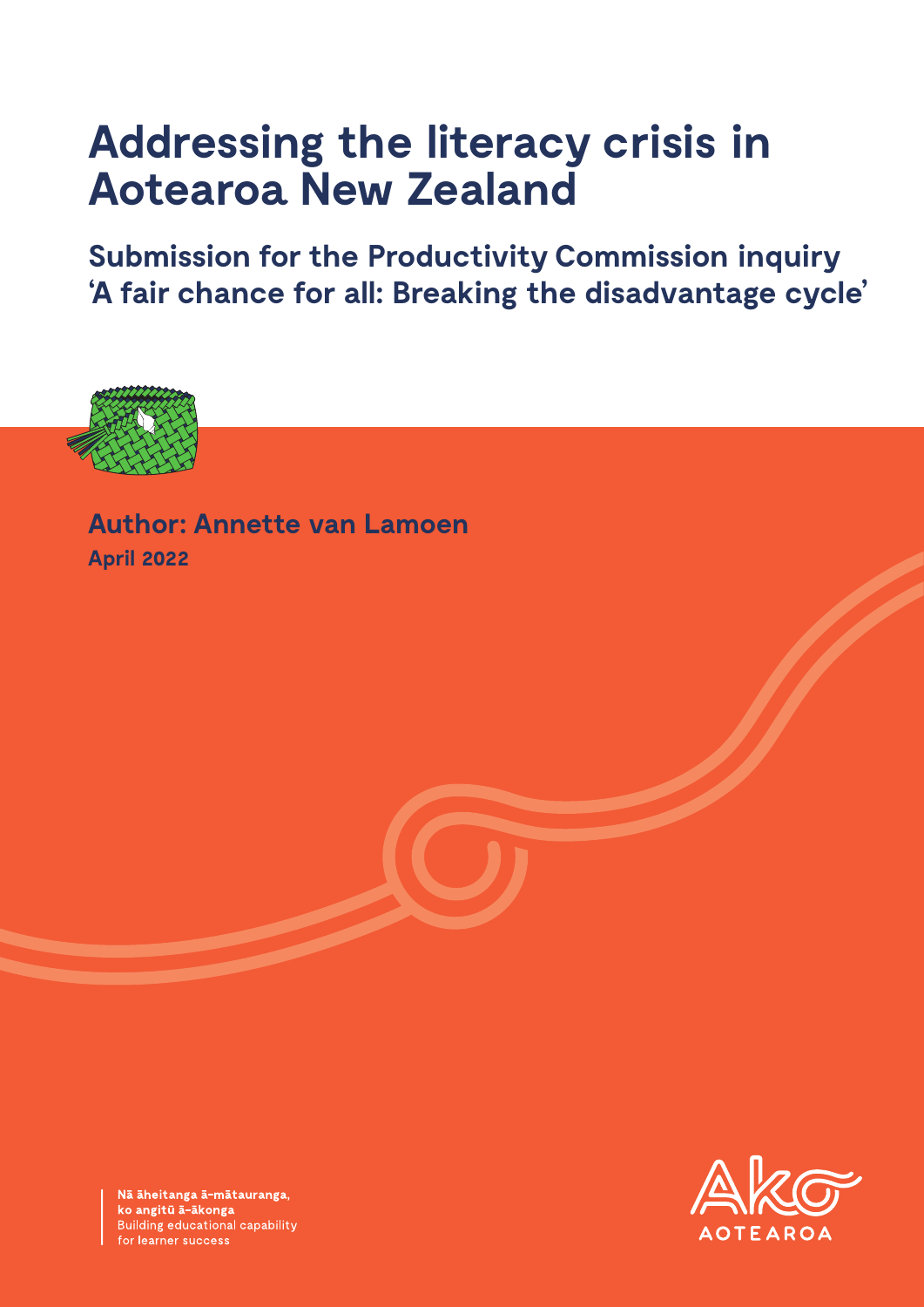**Published by** Ako Aotearoa New Zealand's Centre for Tertiary Teaching Excellence PO Box 756 Wellington 6140

www.ako.ac.nz 0800 MYAKONZ info@ako.ac.nz

ISBN: 978-1-98-856240-7

May 2022



This work is licensed under the Creative Commons Attribution-NonCommercial-ShareAlike 4.0 International License. To view a copy of this license, visit http://creativecommons.org/ licenses/by-nc-sa/4.0/ or send a letter to Creative Commons, PO Box 1866, Mountain View, CA 94042, USA.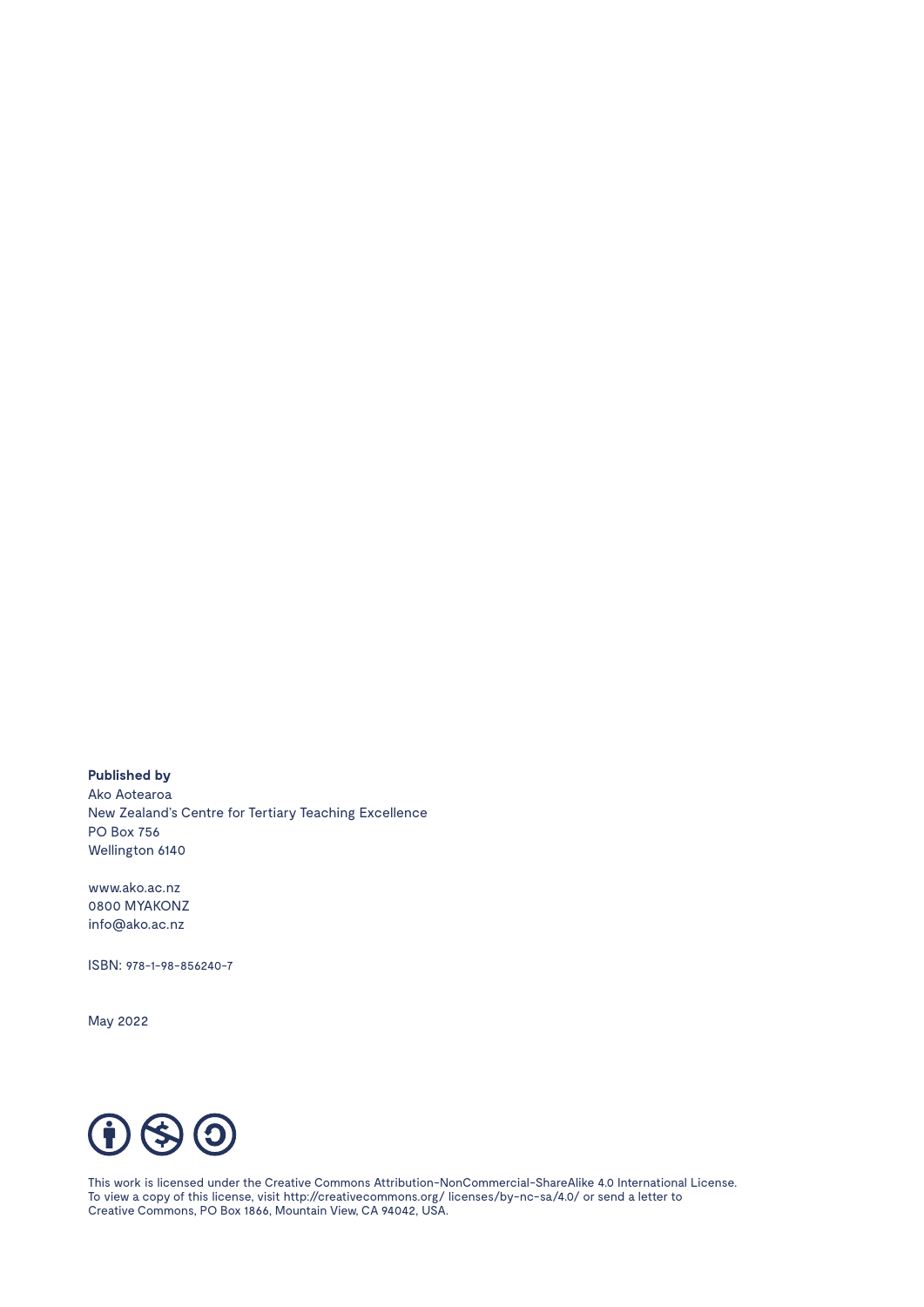# Contents

|  | 3  |                                                                                |              |  |  |  |
|--|----|--------------------------------------------------------------------------------|--------------|--|--|--|
|  |    |                                                                                | 3            |  |  |  |
|  |    |                                                                                | $\mathbf{3}$ |  |  |  |
|  |    | How do low LLN skills lead to people being trapped in persistent disadvantage? | $-5$         |  |  |  |
|  |    |                                                                                | 6            |  |  |  |
|  |    |                                                                                |              |  |  |  |
|  | 1. |                                                                                |              |  |  |  |
|  |    |                                                                                |              |  |  |  |
|  | 3. |                                                                                | 9            |  |  |  |
|  | 4. |                                                                                |              |  |  |  |
|  | 5. |                                                                                |              |  |  |  |
|  | 6. |                                                                                |              |  |  |  |
|  | 7. |                                                                                | $-11$        |  |  |  |
|  | 8. |                                                                                |              |  |  |  |
|  |    |                                                                                |              |  |  |  |
|  |    |                                                                                |              |  |  |  |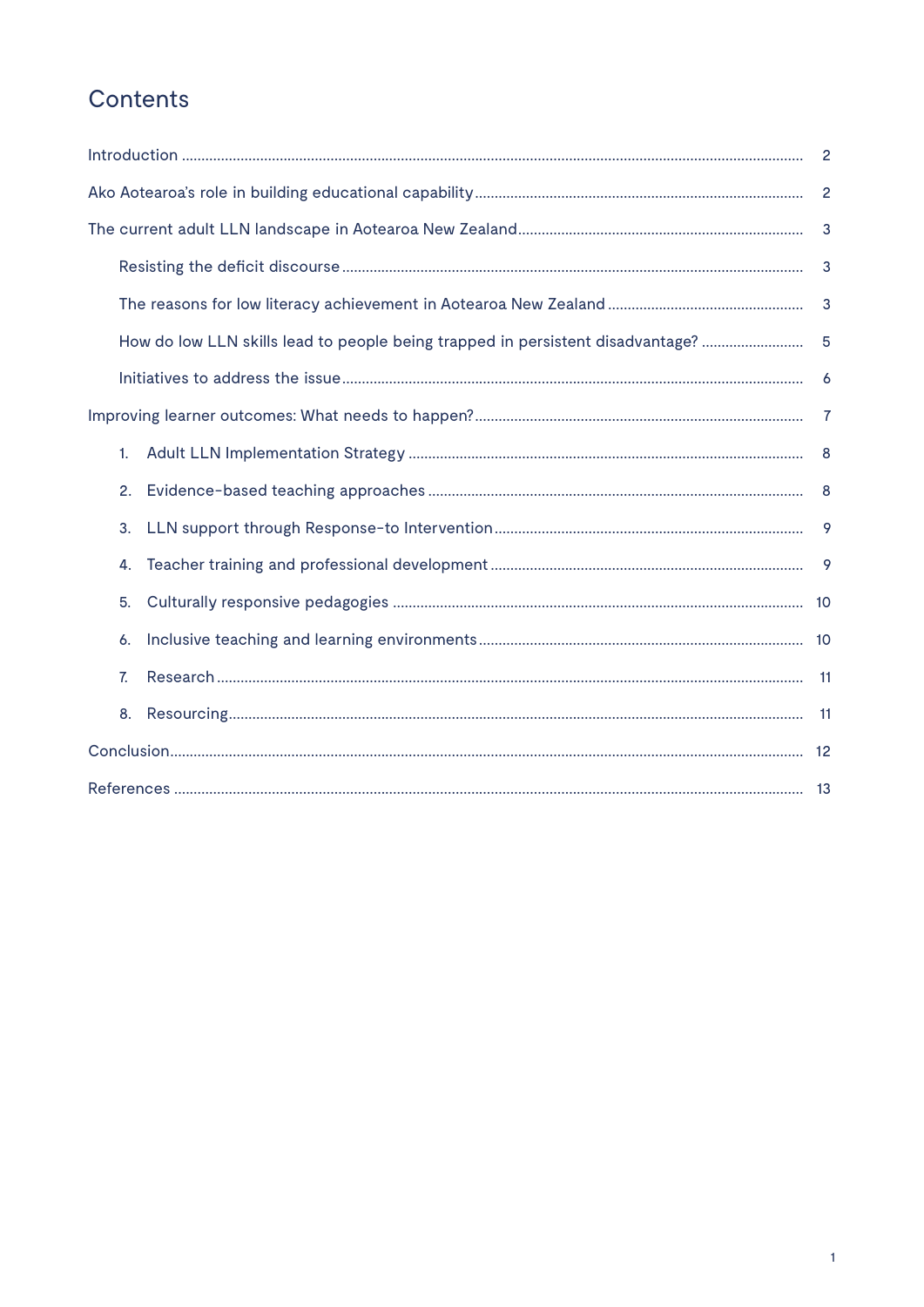### Introduction

The purpose of this paper is to inform Te Kōmihana Whai Hua o Aotearoa - the New Zealand Productivity Commission's inquiry, A fair chance for all: Breaking the disadvantage cycle, with a particular focus on breaking the disadvantage cycle for those with literacy needs.<sup>1</sup>

This paper centres mostly on adult learners, as this is in line with the scope of Ako Aotearoa's work.

Although the main focus will be on literacy, it is important to keep in mind that literacy is not an isolated issue, and that it is interrelated with numeracy and language. It is not just poor literacy that can lead to disadvantage, but low numeracy and language skills can be equally disadvantageous. In adult education we tend to use the term Language, Literacy and Numeracy (LLN) as a more holistic and inclusive term. Therefore, reference to LLN will be made where appropriate.

We will first provide a brief overview of Ako Aotearoa's work, and will then discuss current adult LLN issues and initiatives to address these. Finally, we will define what needs to happen to break the literacy (or LLN) disadvantage cycle.

## Ako Aotearoa's role in building educational capability

Ako Aotearoa is the National Centre for Tertiary Teaching Excellence and represents a unique viewpoint and voice for the tertiary education sector.<sup>2</sup> We work alongside our partners and stakeholders in contributing to building educational capability. Our history of research, advocacy and support in tertiary education over many years traverses broad fields of knowledge, sectors and success for priority learner groups.

Ako Aotearoa manages *Te Whatu Kairangi* – the Aotearoa Tertiary Educator Awards.<sup>3</sup> We provide wideranging professional learning and development (PLD) programmes on Te Tiriti o Waitangi; Kaupapa Māori; Māori Cultural Capability; Māori learner success; Pacific learner success; technology and online learning; mentoring and assessment; dyslexia; and teaching strategies for phonological awareness, decoding, spelling, reading comprehension, numeracy etc. Ako Aotearoa is the Qualification Developer for most qualifications in the NZQA Teacher Education suite. Our Knowledge Centre includes a wealth of resources to support teaching and learning success.<sup>4</sup> We also host and co-host regular strategic forums and events, including Tuia Te Ako, Pacific Tertiary Education Fono, Talking Teaching and the NZ Vocational Education and Training Research Forum.

Ako Aotearoa's Adult Literacy, Numeracy and Cultural Capability (ALNACC) team has designed and developed a coherent system to help educators and organisations better support learners in foundation education.<sup>5</sup> This includes specialised PLD and resources on developing LLN and supporting neurodivergent learners, communities of practice, the New Zealand Dyslexia-Friendly Quality Mark, and the Tapatoru Ako Professional Practice Award.

<sup>1</sup> https://www.productivity.govt.nz/inquiries/a-fair-chance-for-all/

https://ako.ac.nz/about-us/

https://ako.ac.nz/about-us/our-work/te-whatu-kairangi/

https://ako.ac.nz/knowledge-centre/

https://ako.ac.nz/about-us/alnacc/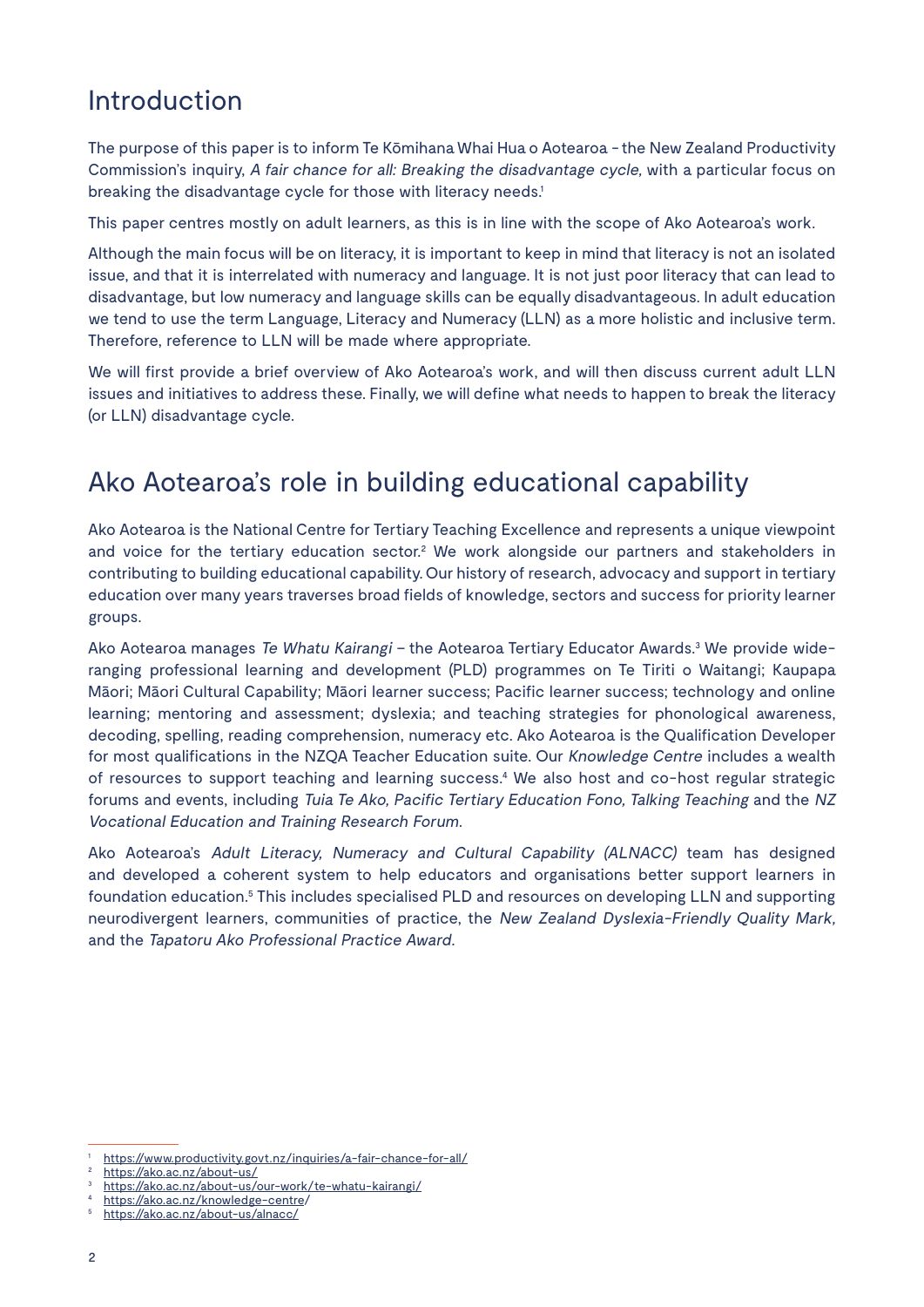# The current adult LLN landscape in Aotearoa New Zealand

The adult LLN landscape is complex. It is characterised by diversity, not only in terms of the learners and learner needs, but also when it comes to educator backgrounds, providers, and the types of programmes available (Furness, Hedges, & Piercy-Cameron, 2021).

In this section we will paint a picture of the adult LLN landscape in Aotearoa New Zealand. We will highlight the need to 'resist the deficit discourse', outline the reasons for low literacy achievement, discuss how low LLN skills lead to disadvantage, and provide an overview of recent initiatives to address the issue.

### Resisting the deficit discourse

Defining people as being 'low-skilled' is unhelpful and stigmatising. It perpetuates the marginalisation of people and groups in society (Cochrane, Erwin, Lopez, Nisa-Waller, & Percy-Cameron, 2022). While people may have low language, literacy and/or numeracy levels, they have valuable skills they use in the workplace and in their communities (OECD, 2019).

We therefore propose to refrain from categorising people in this way, and to adopt a strengths-based approach instead. Cochrane et al. (2022) have used the term 'high potential' to flip the perspective. Achievement gaps often stem from inequities and inadequacies in the education system, and as such should not be reflected as being inherent in people themselves. People with LLN needs have high potential to benefit from effective support and instruction, and to improve their outcomes in life.

### The reasons for low literacy achievement in Aotearoa New Zealand

There is a variety of reasons why a developed country with a modern economy and a relatively high standard of education is falling short in the literacy education of its citizens. We will describe the current situation, provide some historical background, and identify some of the factors contributing to the literacy crisis.

Literacy difficulties tend to originate in the early years and compound over time without intervention (Pressley, 2014; Vellutino & Fletcher, 2005). Reading difficulties stem from a variety of causes, including cognitive differences, perceptual disorders, and environmental factors such as inadequate language experience, socio-economic disadvantage, and poor reading instruction (Vellutino & Fletcher, 2005, Spear-Swerling & Sternberg, 1996).

Research indicates that early identification and intervention can prevent reading failure (Ministry of Education, 2008; Moats, 2010; Shaywitz, 2003).

Sadly, we've had no national literacy strategy for the past two decades, and no coordinated approach for improving literacy achievement across the education sectors. The predominant approach to reading instruction in our schools, based on a whole language, 'multiple cue' model of reading, is flawed and has failed many New Zealand children, particularly those who struggle with reading. This has meant that, in adult education, we see large numbers of learners who continue to have high literacy needs.

Many organisations lack clear leadership on how to meet the needs of these learners. At the organisational level there is common uncertainty regarding how to assess, diagnose, and monitor learner development using the Literacy and Numeracy for Adults Assessment Tool (LNAAT), or how to meet the TEC funding criteria guidelines (TEC, 2017). There is widespread confusion about the process and actions required to embed literacy and numeracy (i.e., integrate it within a vocational area) at the programme and delivery level. There is little awareness of the ability to collect, analyse and act on assessment data to inform teaching.

Vocational educators working with learners generally have little teacher training, and even less training in how to teach literacy and numeracy. Typically, educators are industry experts, with little awareness of the literacy and numeracy demands required for their own vocations. In some cases, they lack the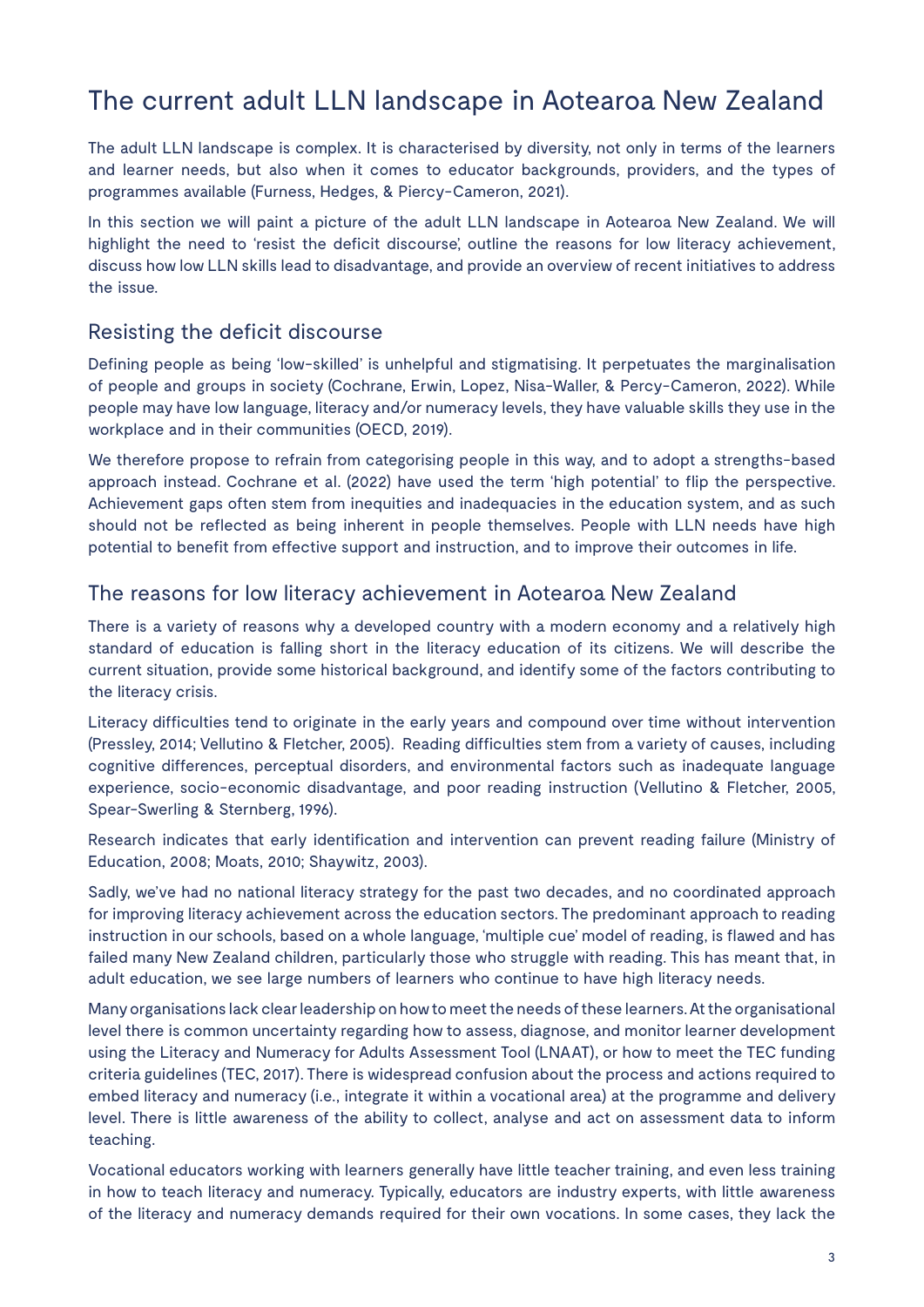essential LLN skills themselves. Educators constantly report that they are not equipped to meet the needs of learners with LLN needs, and express frustration at the high rates of learner difficulty and dropout. We should note that these educators develop these skills quickly when engaged in professional development. This is not a criticism of educators, but to point out that content experts also require pedagogical and LLN training when working with adult learners.

Also, organisations and educators are seeking support to develop their cultural competency to better engage and support Māori and Pacific learners. The TEC prioritised both Māori and Pacific Peoples due to inequitable educational outcomes that led to a range of social, economic and health disparities. The Covid-19 crisis is exacerbating this inequity, yet the initiatives to address this have been too limited in scope, leading to minimal progress and leaving many parts of the sector ill-equipped to meet the challenge.

The 2016 Programme for the International Assessment of Adult Competencies (PIAAC) survey results provided an overview of current New Zealand adults' literacy and numeracy levels. Results indicated that 11.8% of adults attained only Level 1 or below in literacy proficiency and 18.9% attained only Level 1 or below in numeracy. It was also found that there is a large, persistent gap between the total population and Māori, Pacific, and youth (Ministry of Education, 2017a; Ministry of Education, 2017b; Ministry of Business, Innovation and Employment, 2016). Similar literacy achievement gaps between ethnic groups have been detected among children (Hood & Hughes, 2022a).

Results from previous surveys for New Zealand children also indicated a distinct literacy achievement gap between good and poor readers. Evidence from the 2001 Progress in International Reading Literacy Study (PIRLS) pointed to a wide spread of scores, indicating "high levels of disparity between good and poor readers" (Tunmer, Chapman, & Prochnow, 2004, p. 127). Five years later, in the subsequent 2006 PIRLS survey, this literacy achievement gap had not narrowed (Tunmer, Nicholson, Greaney, Prochnow, Chapman, & Arrow, 2008).

A few years ago, Tunmer, Chapman, Greaney, Nicholson and colleagues conducted a relentless campaign to advocate the reform of the literacy approach used in our education system. They presented a welldocumented explanation for New Zealand's low literacy performance and the associated inequity in literacy outcomes (Chapman, 2001; Chapman, Tunmer, & Prochnow, 2001; Chapman, Tunmer, & Allen, 2003; Tunmer, Chapman, & Prochnow, 2004; Tunmer & Chapman, 2007; Tunmer, Nicholson, Greaney, Prochnow, Chapman, & Arrow, 2008; Tunmer & Greaney, 2008; Tunmer & Greaney, 2010). Their explanation focused on the fact that dyslexia was not recognised by the New Zealand government until 2007; the persistent adherence to the whole language approach in New Zealand primary schools; the reliance on Reading Recovery as a programme of early intervention and remediation; and large individual differences in early literacy exposure or 'literate cultural capital' and our failure to adequately address this disparity.

Now, more than two decades after the PIRLS results in 2001, we still haven't managed to close the achievement gap and urgent action is needed. A recent UNICEF report (2020) indicated declining proficiency in reading and maths, and very poor rankings in terms of child wellbeing outcomes, compared to other OECD countries.

In recent years, Ako Aotearoa's ALNACC team has repeatedly called for action:

- In 2020 we contributed to an open letter to the TEC to raise our concerns about the long-term impacts of lower levels of LLN on social and economic outcomes, and the need for a strategy to address the situation.
- In the same year we prepared recommendations for LLN to be an integral part of the new Tertiary Education Strategy.6
- In 2021 we held a workshop for TEC and other sector stakeholders to discuss the need for developing educator capability in foundation-level teaching and learning.<sup>7</sup>

<sup>6</sup> https://assets.education.govt.nz/public/Documents/NELP-TES-documents/FULL-TES-2020.pdf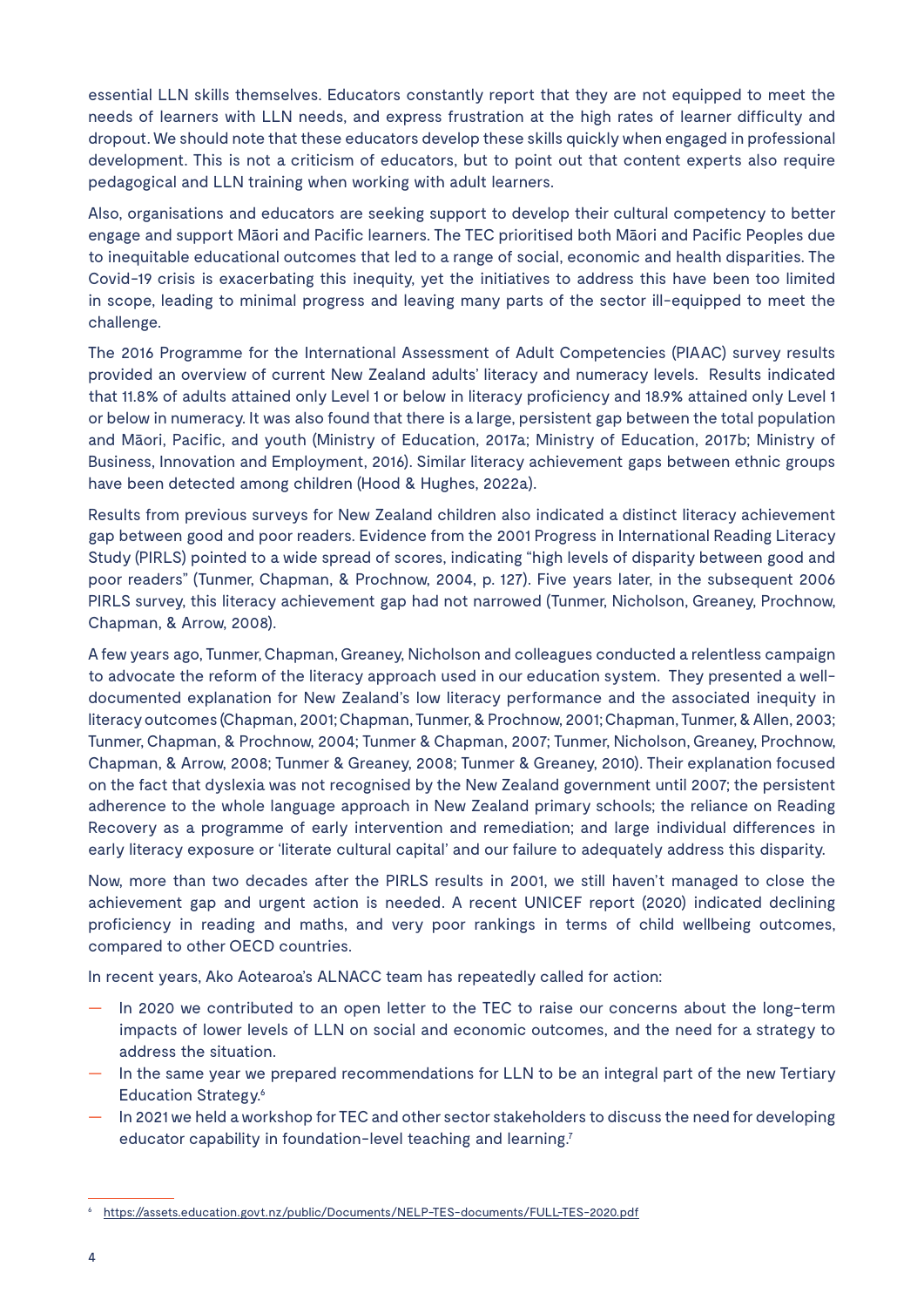- Also in 2021, we provided extensive feedback to the TEC about the need for a new LLN implementation strategy.
- We developed a Context Review on building capability in the foundation education sector, to provide an overview of national and international literature, policy documentation, and research findings.8
- We hosted a sector stakeholder meeting in November 2021 to discuss pathways to capability building.<sup>9</sup>
- We recently submitted a White Paper to the Minister of Education's Office to express our concerns that the current policy settings do not allow for the TEC and Ako Aotearoa to meet current sector need in building the capability of organisations and educators to provide quality, culturally responsive LLN support to learners. In this paper we highlighted the increasing challenges in meeting the LLN needs of adult learners, and the growing inequity of identified TEC priority groups, including Māori, Pacific Peoples, and disabled learners, and outlined recommendations to develop the capability of the tertiary foundation sector to respond to the LLN needs of learners, and develop the cultural competencies needed to support Māori and Pacific learners.

### How do low LLN skills lead to people being trapped in persistent disadvantage?

The disadvantage faced by people with LLN needs is well documented. Low LLN skills have farreaching, and often lifelong, impacts on a person's social and economic wellbeing, often extending across generations (Bynner & Parsons, 2006; Hood & Hughson, 2022b; Grotlüschen, Mallows, Reder, & Sabatini, 2016; Morrisroe, 2014; Reder, 2022; Windisch, 2015). This includes outcomes related to education, employment, health, social inclusion, social trust, political efficacy and civic engagement (Morrisroe, 2014; Reder, 2022).

Stanovich (1986) coined the term 'Matthew Effect' to describe the persistent nature of reading difficulties if no adequate intervention is provided, and the consequent widening of the gap between proficient and poor readers. The term is taken from a biblical statement in Matthew, Chapter 25, Verse 29: "To all those who have, more will be given, and they will have an abundance; but from those who have nothing, even what they have will be taken away."

If struggling readers are not supported well, and don't accumulate a good measure of 'reading mileage', which is needed for them to improve their reading proficiency, they may lose interest in reading. As a result, their exposure to reading is even more reduced. Stanovich (1986) referred to this chain of events as "the rich get richer and the poor get poorer" (p. 382). If adult learners have experienced reading difficulties from an early age, educators will need to address their specific areas of need in order to reverse this downward spiral.

This helps to illustrate how low LLN skills can lead to people being trapped in persistent disadvantage.

In the workplace, the constant demand for higher skills across industries, fuelled by advances in technology, poses significant challenges for people with LLN needs. A recent OECD (2021a) report discussed the notion of minimal skills, concluding that analytical skills, problem-solving skills, and digital skills are not merely desired, but essential in the post-Covid-19 environment. As the need for essential LLN skills for employees increases, the tertiary education system struggles to uphold previous levels.

Adults entering the workforce require not only the vocational skills to gain employment, but also a set of independent learning skills, including LLN and learner agency skills, that will enable them to continue to learn over their life course. Recent OECD (2021a) research finds that adults who are unable to engage in lifelong learning are now highly likely to suffer social and economic marginalisation. The

<sup>7</sup> For a recording of this workshop, see https://www.youtube.com/watch?v=iCA-Jm5egrw

<sup>8</sup> https://ako.ac.nz/assets/Uploads/Context-Review-Building-capability-in-foundation-sector\_final.pdf

For the discussion paper, see https://ako.ac.nz/assets/ALNACC/211020-Pathways-to-capability-building-in-foundation-education\_ Discussion-paper.pdf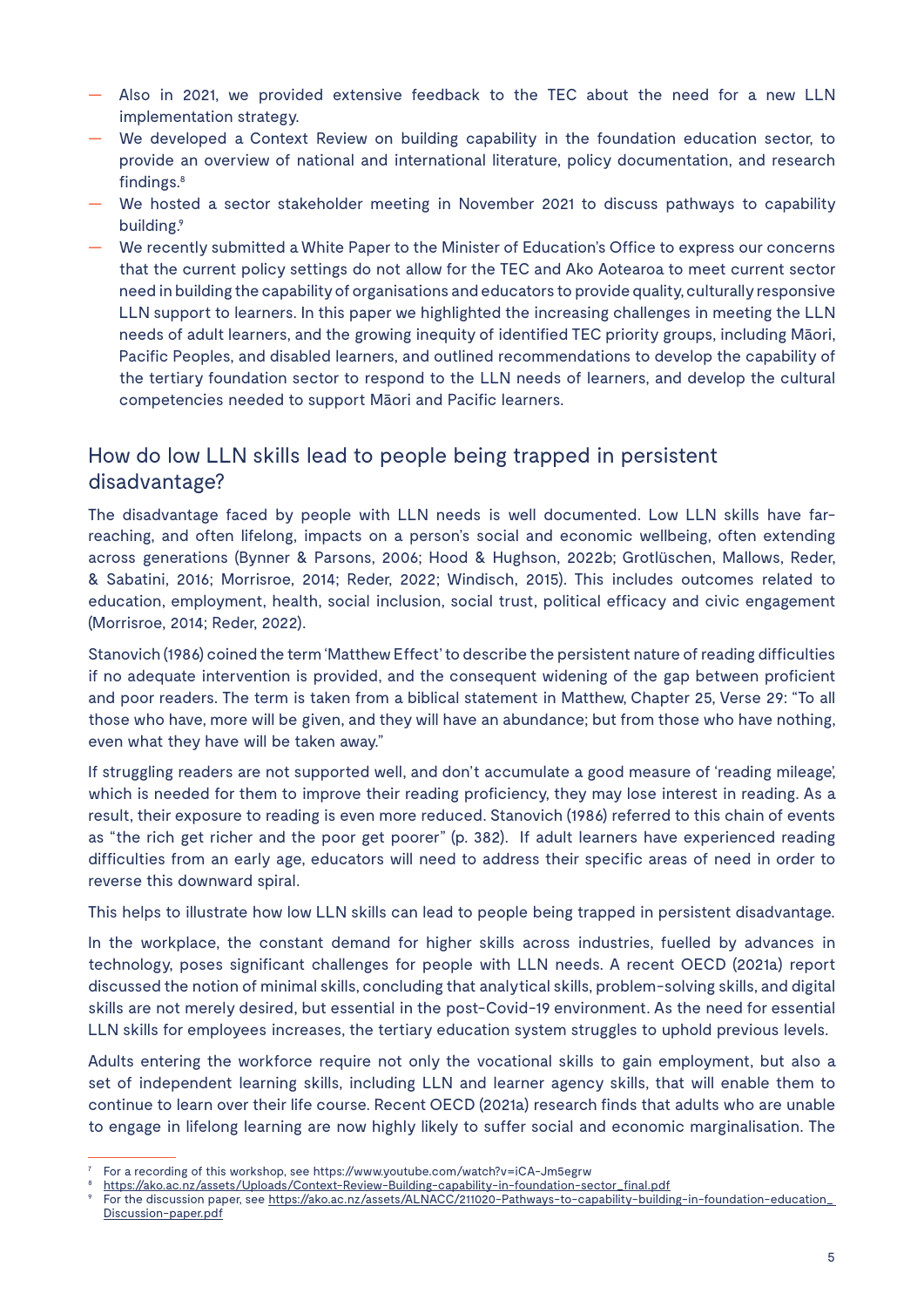OECD (2020) recommends prioritising 'skills for the future' (learner agency, self-management skills, autonomy) because learners with LLN needs are often unable to adequately learn online in the absence of face-to-face teaching. One local example of this growing concern is the negative impact the Covid lockdowns have had on the attendance and performance of Māori and Pacific learners (Ministry of Education, 2020). The OECD (2021b) warns that, when learners who are already disadvantaged enter tertiary training after two years of disrupted education, the educational disparities are likely to be even greater.

Another challenge is that the number of adults with low levels of LLN skills entering tertiary education and training appears to be increasing. High proportions of foundation-level learners have low levels of literacy and numeracy. This is causing them to fail to complete programmes, transition into further training, and gain or maintain employment. Hard data and anecdotal feedback from industries and training providers reveal that this problem is growing and undermining the training pipeline. Recent PIAAC data, (Ministry of Education, 2017a), TIMSS (NZMaths, 2020) and PISA data (Ministry of Education, 2021) suggest an upsurge in the trend in the coming years. It is also suggested that, due to Covid-19 related issues, there will be a rise in the number of young people entering foundation-level training who will have missed a significant amount of their schooling over the previous two years. A potential tsunami of young people with high LLN needs will enter tertiary training in the coming years.

### Initiatives to address the issue

In the 2006 Adult Literacy and Life Skills (ALL) survey it was found that "1.1 million New Zealanders (43% of adults aged 16 to 65) had literacy or numeracy skills below the level deemed necessary to understand and use information contained in the texts and tasks that characterise our emerging knowledge society and information economy" (Tertiary Education Commission, 2012, p. 6). This was a wake-up call that prompted the government to invest largely in funding workplace, embedded and intensive literacy and numeracy programmes, and in developing a LLN and cultural capability infrastructure. This infrastructure has been extended over time, as outlined in the table below.

| 2007 | <b>Educator qualifications in adult literacy and numeracy education (previously the National</b><br>Certificate in Adult Literacy Education (NCALE), now the New Zealand Certificate in Adult<br>Literacy and Numeracy Education (NZCALNE). |
|------|---------------------------------------------------------------------------------------------------------------------------------------------------------------------------------------------------------------------------------------------|
| 2008 | The development of the Learning Progressions for Adult Literacy and the Learning<br>Progressions for Numeracy. <sup>10, 11</sup>                                                                                                            |
| 2009 | The establishment of the National Centre of Literacy and Numeracy for Adults<br>(NCLANA; disestablished in 2017).                                                                                                                           |
| 2010 | The development of the Literacy and Numeracy for Adults Assessment Tool (LNAAT). <sup>12</sup>                                                                                                                                              |
| 2010 | The requirement to embed literacy and numeracy into vocational programmes (TEC,<br>2010).13                                                                                                                                                 |
| 2011 | The development of Pathways Awarua, an online interactive learning tool with learner<br>pathways and educator pathways. <sup>14</sup>                                                                                                       |
| 2016 | He Taunga Waka, professional development in Māori and Pacific cultural capability,<br>delivered by Ako Aotearoa. <sup>15</sup>                                                                                                              |
| 2017 | The Māori Cultural Capability Pathway. <sup>16</sup>                                                                                                                                                                                        |
| 2017 | The Pacific Cultural Centredness Pathway. <sup>17</sup>                                                                                                                                                                                     |

<sup>&</sup>lt;sup>10</sup> https://ako.ac.nz/knowledge-centre/learning-progressions-for-adult-literacy/<br><sup>11</sup> https://ako.ac.nz/knowledge-centre/learning-progressions-for-adult-numerac

https://ako.ac.nz/knowledge-centre/learning-progressions-for-adult-numeracy/

<sup>12</sup> https://assess.literacyandnumeracyforadults.com/

<sup>13</sup> https://www.tec.govt.nz/assets/Forms-templates-and-guides/adb712b0a3/Embedded-literacy-numeracy-practices.doc

<sup>14</sup> https://pathwaysawarua.com/

<sup>15</sup> https://ako.ac.nz/knowledge-centre/he-taunga-waka/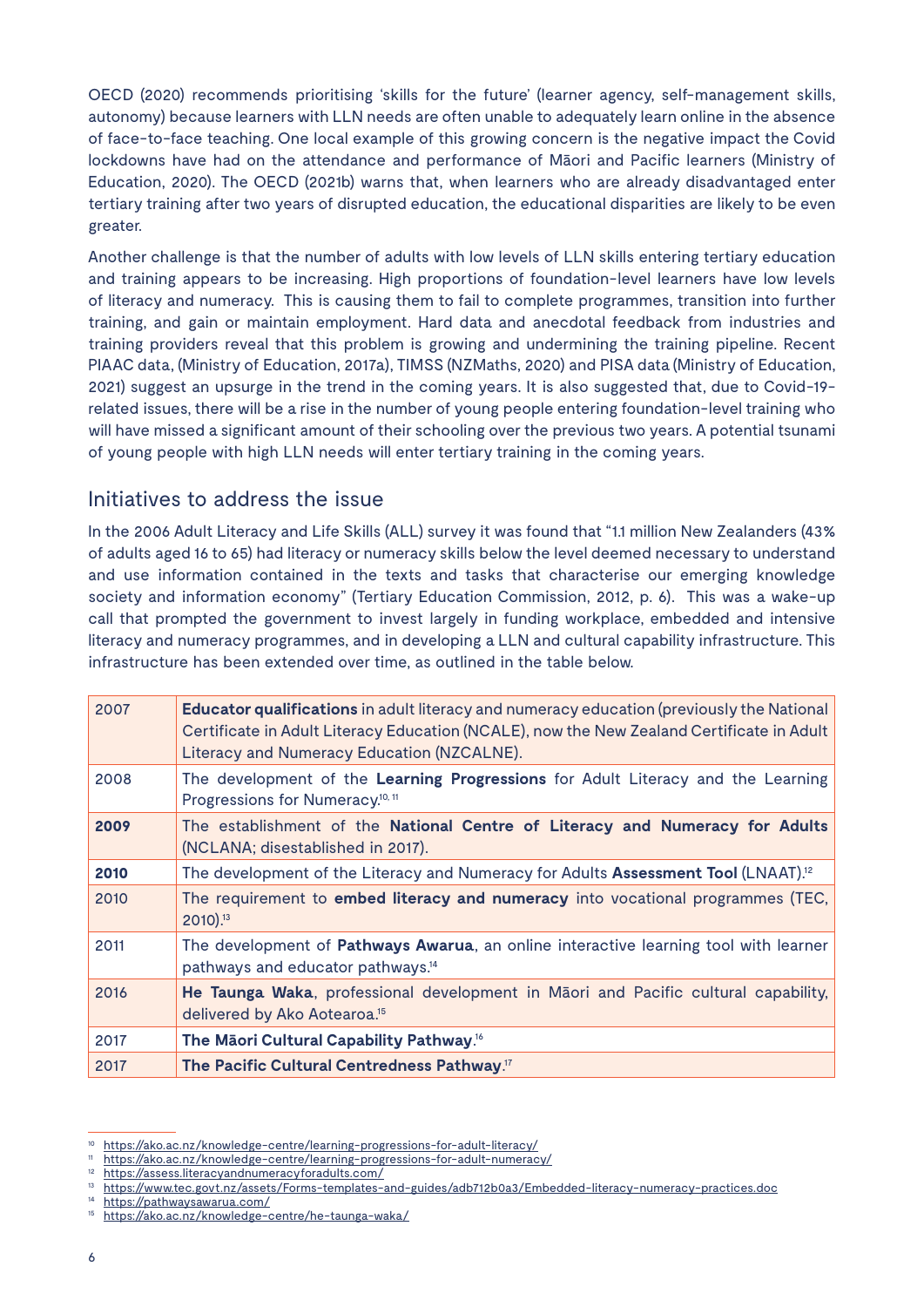| 2018 | The 'Capability Building Model', a new model for building cultural capability and<br>educational capability in literacy and numeracy. <sup>18</sup> |
|------|-----------------------------------------------------------------------------------------------------------------------------------------------------|
| 2018 | The Adult Literacy and Numeracy Effective Practice Model. <sup>19</sup>                                                                             |
| 2018 | Adult Literacy and Numeracy Practices tools and report. <sup>20,21,22</sup>                                                                         |
| 2018 | Professional learning and development opportunities through the Adult Literacy,<br>Numeracy and Cultural Capability programme. <sup>23</sup>        |
| 2019 | Learner Agency resources and thinkpiece. <sup>24</sup>                                                                                              |
| 2021 | The New Zealand Dyslexia-Friendly Quality Mark. <sup>25</sup>                                                                                       |
| 2022 | The Tapatoru Ako Professional Practice Award, a model for whole-organisation capability<br>building, based on reflective practice. <sup>26</sup>    |

Thanks to this investment, we now have a world-class LLN infrastructure, but continued investment is needed, more than ever.

### Improving learner outcomes: What needs to happen?

Effective national policy settings are needed to address the literacy (or broader LLN) crisis, break the cycle of disadvantage, and remove barriers to social and economic wellbeing.

Policy needs to facilitate effective and inclusive lifelong learning (OECD, 2021), remove participation barriers, and facilitate resourcing (Windisch, 2015). It is vital for the learner voice to be included when developing this policy, as their perspectives on the barriers and enablers will help set policy that is fitfor-purpose.

We propose for policy to be centred on the following measures:

- An adult LLN Implementation Strategy
- Evidence-based teaching approaches
- LLN support through Response-to Intervention
- Teacher training and professional development
- Culturally responsive pedagogies
- Inclusive teaching and learning environments
- Research
- Resourcing.

We will discuss each of these in more detail.

#### **1. Adult LLN Implementation Strategy**

The government has committed to the United Nations' Sustainable Development Goals (SDG). As such we have an obligation to work towards the achievement of these goals. A dedicated strategy would help map out our strategic planning for this.

<sup>21</sup> https://ako.ac.nz/assets/ALNACC/TOOL-Practices-checklist-and-interview-tool.pdf

<sup>16</sup> https://ako.ac.nz/knowledge-centre/maori-learner-success/maori-cultural-capability-pathway/

<sup>17</sup> https://ako.ac.nz/knowledge-centre/pasifika-learner-success/pacific-cultural-centredness-pathway/

<sup>18</sup> https://ako.ac.nz/about-us/alnacc/the-capability-building-model/

<sup>19</sup> https://ako.ac.nz/about-us/alnacc/the-draft-aln-effective-practice-model/

<sup>20</sup> https://ako.ac.nz/assets/ALNACC/REPORT-Enhancing-and-measuring-adult-literacy-and-numeracy-progress.pdf

<sup>22</sup> https://ako.ac.nz/assets/ALNACC/TOOL-Practices-Self-report-Tool.pdf

<sup>23</sup> https://ako.ac.nz/professional-learning/in-house-workshop/

<sup>24</sup> https://ako.ac.nz/assets/News-and-Success-stories/Learner-agency-in-adult-foundation-level-education.pdf

<sup>25</sup> https://ako.ac.nz/our-community/the-dyslexia-friendly-quality-mark/

<sup>26</sup> https://ako.ac.nz/about-us/alnacc/tapatoru-ako-professional-practice-award/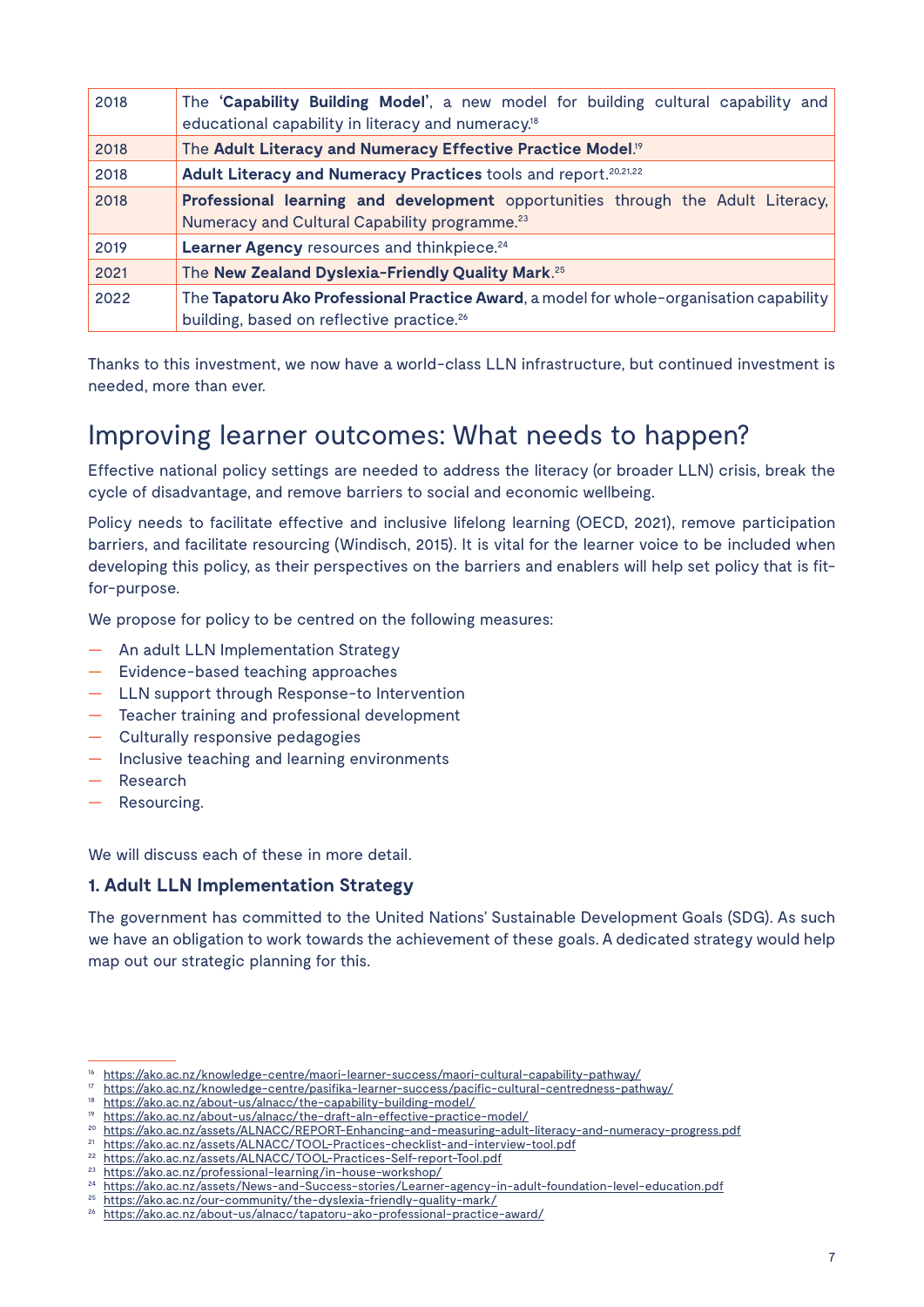UN Sustainable Development Goal 4:

Ensure inclusive and quality education for all and promote lifelong learning.

Specifically, SDG4 target 4.6 relates to literacy and numeracy:

By 2030, ensure that all youth and a substantial proportion of adults, both men and women, achieve literacy and numeracy.

Although ambitious, this is not an unachievable goal, provided we take urgent, strategic action.

A new TEC LLN strategy would reinvigorate and provide guidance to the sector, placing the emphasis on effective practices that lead to positive outcomes for all tertiary learners. If we are to make a difference for our most vulnerable learners, we need a clear focus on LLN, values-based teaching, and building capability in LLN education. This can only be achieved through a dedicated LLN strategy. LLN targets and workstreams need to be visible and clearly articulated.

Previous TEC literacy and numeracy strategies (e.g., TEC, 2015) worked successfully over the past two decades to develop sector capability and improve quality systems. These strategies were supported by a substantial financial investment and have resulted in the development of significant educational assets and our LLN and cultural capability infrastructure. These initiatives were supported by Ministry of Education policy and clear messaging by a dedicated team of TEC Literacy and Numeracy Advisors.

The last TEC's Literacy and Numeracy Implementation Strategy expired in 2019. Due to a restructure, TEC no longer has a team of Literacy and Numeracy Advisors. As a result, a void has been created and a lack of strategic direction, at a time of change when the education and training sector needs clear signals to support the success of a diverse learner group.

Calls have been made for a national literacy strategy for schools (Hood & Hughson, 2022b). We recommend a system-wide, coordinated approach, with parallel LLN strategies for schools, kura and tertiary education.

#### **2. Evidence-based teaching approaches**

A wealth of research evidence demonstrates that effective literacy instruction balances explicit, systematic skills instruction (phonological awareness; letter-sound relationships; reading comprehension, vocabulary, spelling and writing strategies) with authentic literacy experiences (for example: Beder & Medina, 2001; Durgunoğlu & Öney, 2002; NICHD, 2000; Mellard, Becker Patterson & Prewett, 2007; McHardy & Chapman, 2016; Moats, 2010; Nicholson, 1997; Nicholson, 2005; Nicholson, 2007; Pressley, 2014; Purcell-Gates et al., 2002; Rayner, Foorman, Perfetti, & Seidenberg, 2001; Sheehan-Holt & Smith, 2000; Snow & Juel, 2005; van Lamoen, 2013; Vorhaus, Litster, Frearson & Johnson, 2011). This is the case not just for children, but for adults too.

Engagement in literacy practices is as important as skill instruction. As mentioned previously, learners need reading mileage to enhance their reading skills (Dymock & Nicholson, 2012; Rice & Brooks, 2004; Spear-Swerling & Sternberg, 1996; Wolf, 2007). Literacy proficiency and literacy engagement reciprocally influence each other (Reder, 2022; Whitten, 2018).

Effective adult LLN programmes and interventions, in the classroom and the workplace, not only improve learners' LLN skills, but they change people's lives and improve their social and economic wellbeing.

It is, therefore, crucial that evidence-based, research-informed teaching approaches are at the centre of these programmes, and are promoted and supported through policy and professional development.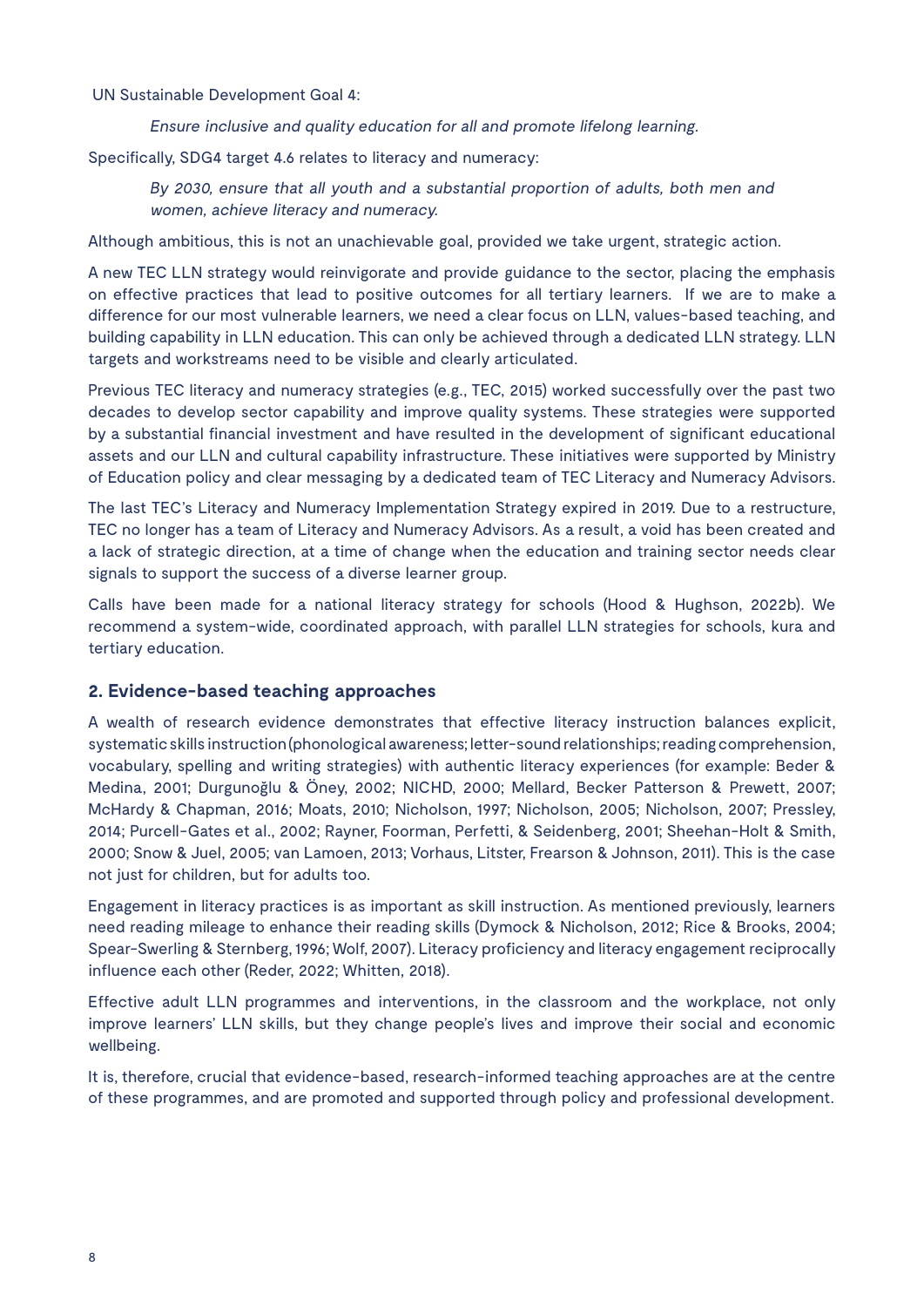#### **3. LLN support through Response-to Intervention**

A systemic, coordinated approach to supporting learners with LLN needs is needed, across early childhood, primary, secondary and tertiary education.

The Response to Intervention (RTI) model is a three-tiered, whole-organisation approach to ensure the right level of support for all learners with learning needs (Hood & Hughson, 2022a; Hood & Hughson, 2022b; Tunmer & Greaney, 2008; Fuchs & Fuchs, 2006).



(Image: https://www.stkildaps.vic.edu.au/curriculum/assessment/)

**Tier 1:** Enhanced classroom instruction, based on evidence-based teaching and learning approaches

**Tier 2:** More explicit and extended small-group instruction for at-risk learners

**Tier 3:** Intensive individualised intervention for learners who do not respond to small-group instruction

If the learner does not respond to Tier 1 instruction, they can access Tier 2 support. Learners can move up or down tiers as needed. Assessment results will guide this process.

RTI ensures early identification, evidence-based instruction targeted to individual needs, and using assessment results to monitor progress and inform instruction.

#### **4. Teacher training and professional development**

The challenges for adults with LLN needs outlined above can be largely addressed by developing the capability of tertiary educators.

The world of work is changing rapidly, due to technological, economic, environmental and demographic developments. This has caused a transformation in skills needs, which has been accelerated by the Covid-19 pandemic. To navigate this fluctuating environment, learners need to be lifelong and agentic learners with *transversal skills* that are in increasing demand in the labour market (OECD, 2021a). These are skills that are needed to adapt to change, such as communication, teamwork, problem-solving, leadership, critical thinking, organisation, resilience, digital literacy and adaptability.

The Tertiary Education Strategy<sup>27</sup> (TES) sets out the objectives for supporting learner success, achieving equitable outcomes, and responding to this transformation in skills needs.

The most important factor in learner success is having quality educators.28 Capable and qualified educators improve learner outcomes (Benseman, 2013; Casey, Cara, Eldred, Grief, Hodge, Ivani, Jupp, Lopez, & McNeil, 2006; Vorhaus et al., 2011).

<sup>27</sup> https://www.education.govt.nz/our-work/overall-strategies-and-policies/the-statement-of-national-education-and-learningpriorities-nelp-and-the-tertiary-education-strategy-tes/#about-nelp-tes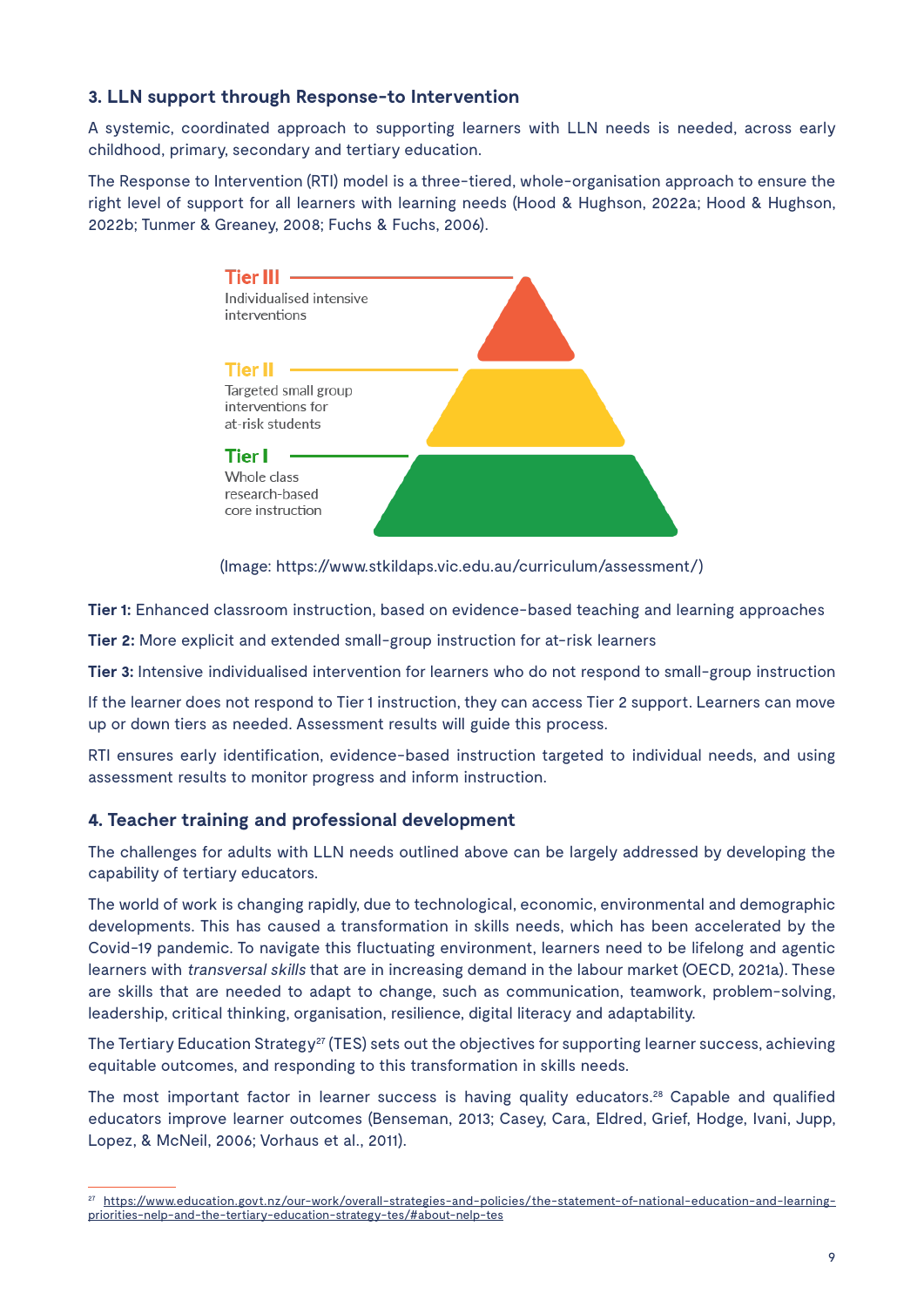Educators will have to prepare their learners for the changing world of work; create learner-centred teaching and learning environments focused on learner wellbeing, equity and inclusion; and build the LLN skills that are key to developing their learners' transversal and vocational skills.

Educators themselves need to be lifelong learners to meet this challenge. They need to be engaged in continuous professional learning and development and provided with flexible options that are aligned with the range of roles and contexts in tertiary education. This will build the best possible foundation for learner success.

Currently, educators are not adequately supported to meet the challenge presented by adults with LLN support needs and the higher learning demands of the workplace.

In schools, a similar picture emerges, with some teachers inadequately prepared for teaching and assessing literacy effectively (Hood & Hughson, 2022b).

In adult education, educator contexts are marked by diversity. Educators operate in a wide variety of roles and contexts, including vocational education, intensive literacy and numeracy, ESOL, workplace LLN, programme management, industry training, community-based education, learning support, pastoral care, and instructional design.

The standard qualification for educators in foundation education has traditionally been the New Zealand Certificate in Adult Literacy and Numeracy Education (NZCALNE). Until recently this was the minimum requirement set by TEC for these educators. However, qualification enrolments and completions are low, and insufficient to build wider sector capability. Also, feedback from the sector shows that this one-size-fits-all approach is ill-suited to the capability building needs of the sector. This is why more flexible options have been developed, so that educators can design the capability building pathway that aligns with their role and their practice.

#### **5. Culturally responsive pedagogies**

The disadvantage experienced by Māori and Pacific Peoples needs to be addressed through policy interventions and more targeted investment (Cochrane et al., 2022).

Creating inclusive teaching and learning environments goes hand-in-hand with building the cultural capability of educators. If we are to open learners' hearts and minds to learning, and fully engage them in the learning process, our teaching needs to be relevant to their lives, in a culturally inclusive and responsive way. Learners need to feel safe, comfortable, and valued. This is why professional development is needed in culturally responsive pedagogies, Māori and Pacific Peoples' world views, knowledge bases, and values.

Particularly with Māori and Pacific learners, a holistic, values-based approach to teaching and learning has been found to be most effective, in ways that acknowledge and include learners' values and ways of thinking, and encourage them to be active participants in the learning process (Bishop, 2012; Chu, Samala Abella, & Paruini, 2013; Chu & Ikiua-Pasi , 2021; Kerehoma, Alkema, Murray, & Ripley, 2019; Luafutu-Simpson, Noa, Uta'I, & Petelo, 2018; Potter, Taupo, Hutchings, & McDowall, 2011; Sciascia, 2017).

#### **6. Inclusive teaching and learning environments**

Learners in adult education have diverse needs, including learning difficulties, LLN needs, neurodiversity, and social, emotional and cultural needs. Teaching diverse learners can be a challenging task, and educators need adequate support to equip them with the knowledge and skills they need.

In a study on adult dyslexia in Aotearoa New Zealand it was found that the needs of adult learners with dyslexia are typically not met, and that adult literacy educators are not adequately prepared for, or feel confident in, teaching and supporting learners with dyslexia (van Lamoen, 2013). Previous research indicated similar findings (Benseman, Sutton & Lander, 2005; Dymock & Nicholson, 2012; Leach, Zepke & Haworth; 2010).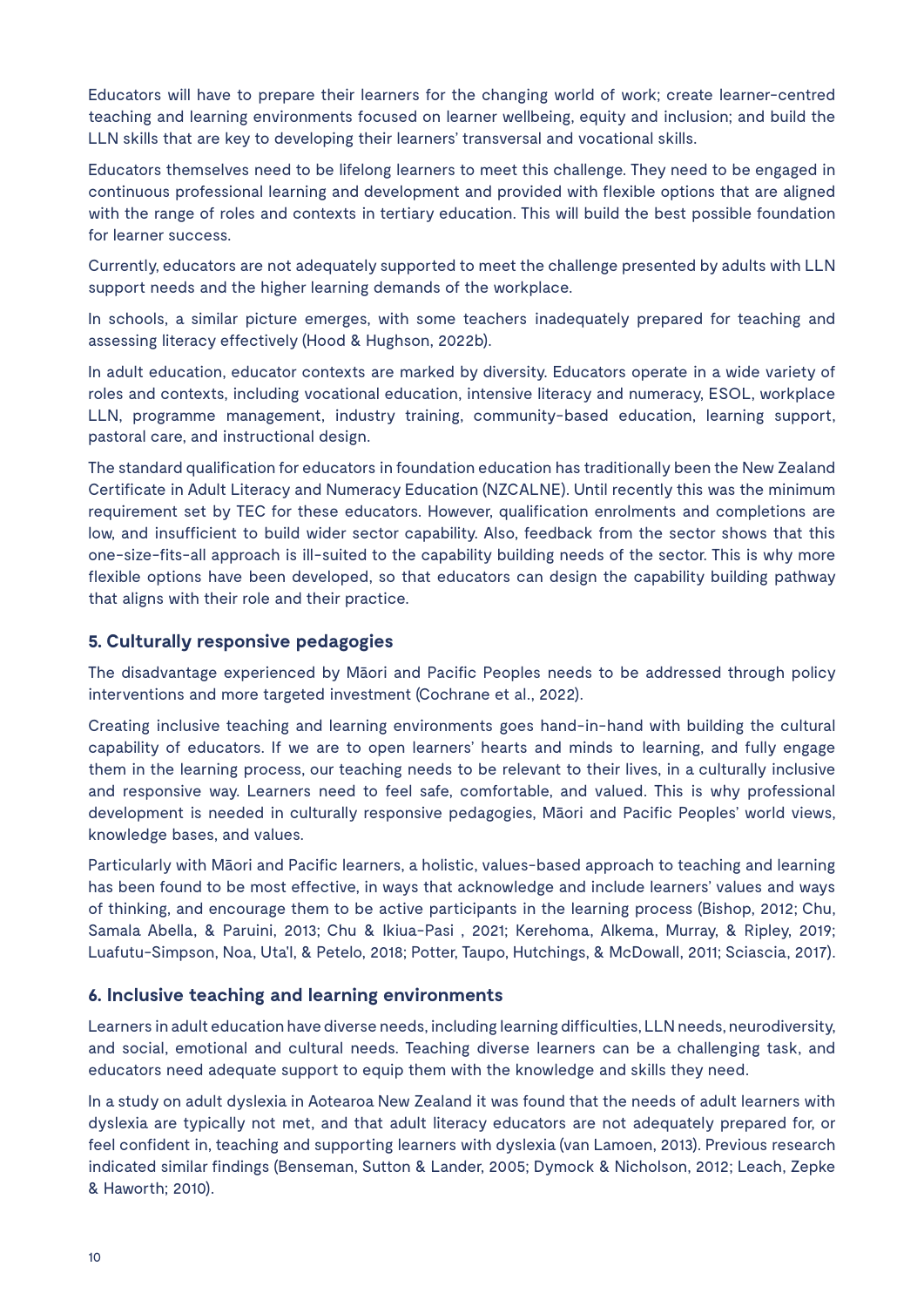For example, educators need to be trained in multi-sensory approaches to teaching literacy, which have been proven to be most successful for learners with dyslexia (Birsh, 2011; Kelly & Phillips, 2011; Oakland, Black, Stanford, Nussbaum, & Balise, 1998; Shaywitz, 2003).

There is abundant evidence to demonstrate that learners with dyslexia are traditionally underserved by the education system. They have often experienced failure at school and have encountered misunderstanding of their difficulties by teachers and peers (Dale & Taylor, 2001; Dymock & Nicholson, 2012; Frank & Livingston, 2002; Price & Gerber, 2008; Wolf, 2007). In interview studies, many dyslexic adults recount having been bullied and humiliated (Dale & Taylor, 2001; Edwards, 1994; Fink, 1998; Glazzard, 2010; Gunnel Ingesson, 2007; McNulty, 2003; Price & Gerber, 2008; Tanner, 2009a; Tanner, 2009b; Tanner, 2010). Tanner (2009a) conducted focus group discussions and interviews with 70 adults with dyslexia. She found that "physical and emotional bullying within and outside the classroom emerged as a common theme" (Tanner, 2009a, p. 793). Participants reported being hit by teachers, being called mentally retarded by peers, and being publicly humiliated in front of the class. These experiences can lead to a lack of confidence, low academic self-concept, anxiety, feelings of isolation and frustration, learned helplessness, a disinterest in learning, and even behavioural problems (Bell, 2010; Burden 2005; Burden, 2008; Coffield et al., 2008; Edwards, 1994; Humphrey & Mullins, 2002; Kerr, 2001; McNulty, 2003; Ministry of Education, 2008).

For these learners building confidence, self-esteem and motivation is a pivotal part of the learning process and educators can be instrumental in promoting this.

In an attempt to address the situation, we developed the New Zealand Dyslexia-Friendly Quality Mark at Ako Aotearoa. This programme is helping Tertiary Education Organisations to create safe and inclusive teaching and learning environments for learners with dyslexia.

Dyslexia is just one example. It goes without saying that the needs of all learners need to be met, including neurodiverse and disabled learners. At Ako Aotearoa we facilitate a Neurodiversity Community of Practice, where we share news, resources, research, and presentations with our members on topics related to ADHD, autism, dyslexia, dyspraxia, dyscalculia etc. It has become clear that there is a huge need for support and upskilling in the sector, which has prompted us to develop a resource on Universal Design for Learning (UDL), which is currently under development. Training in UDL will assist educators and organisations to create inclusive environments and meet the diverse needs of learners.

#### **7. Research**

Research is at the heart of continuous improvement in education. Educators need to be trained in research-informed teaching approaches. Quality professional development helps to bridge the gap between theory and practice. It helps educators to unpack and understand research findings, so that they can apply them in their practice. It also helps them to become reflective practitioners. Where possible, educators should be encouraged to engage in research themselves.

Policy needs to include a clear focus on research, including monitoring our progress towards policy objectives.

#### **8. Resourcing**

Sadly, the investment in professional development in adult literacy and numeracy education has been considerably downscaled over recent years, from \$3.5 million p.a. in 2009, when the National Centre of Literacy and Numeracy for Adults was established, to a mere \$1.15 million p.a. currently. Given the urgent need for upskilling the sector, adequate funding needs to be in place.

Similarly, adequate resourcing is needed for quality LLN support for those who need it. Funding needs to align with learner-centred outcome measures to ensure it is relevant, appropriate and effective (Furness, Hedges, & Piercy-Cameron, 2021).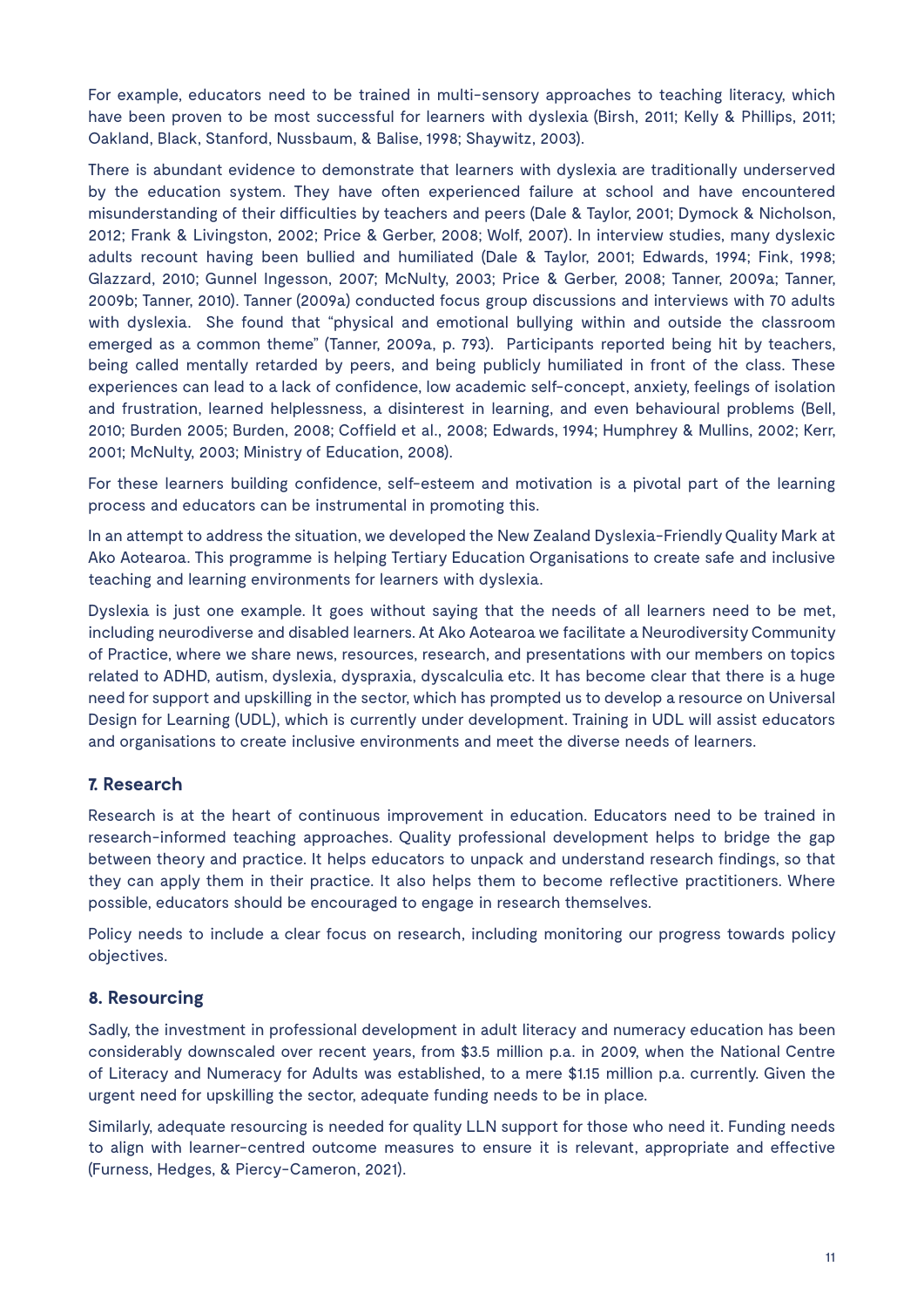A worrying trend we have observed in recent years is for funding to be channelled mainly towards creating learning opportunities, increasing learning places and participation in learning. However, this investment is futile if these learners do not receive quality teaching, and will further disadvantage learners who are already struggling. Investment in learning opportunities needs to be coupled with funding for building educator capability in providing LLN support.

# Conclusion

We are experiencing not just a literacy crisis, but a language, literacy, and numeracy crisis. National policy can help address this crisis. In this paper we have outlined eight measures which need to be included in this policy. Including the learner voice in defining policy measures can help create policy that is inclusive and learner-centred.

People who have LLN needs are vulnerable. They are at risk of being left behind and marginalised. They are more likely to be unemployed or in low-pay employment, and to have lower levels of health, civic participation and social inclusion. Low levels of LLN are associated with poverty, mental health, crime and addiction (Morrisroe, 2014).

We have an obligation to break the disadvantage cycle for these people and the current inquiry affords an opportunity to do so. Policy levers and resourcing can be put in place to make meaningful change, for people of all ages.

For adults, quality LLN programmes and support can help reverse the downward spiral. Apart from the skill acquisition, they can help build the self-esteem, confidence, and motivation needed to improve people's social and economic outcomes.

The primary factor in learner success is having capable educators. Improved teacher/educator education should be introduced across all sectors, both pre-service and in-service: in early childhood, primary, secondary, and tertiary education.

If we can catch our learners before they fall, there will be much less need for the ambulance at the bottom of the cliff.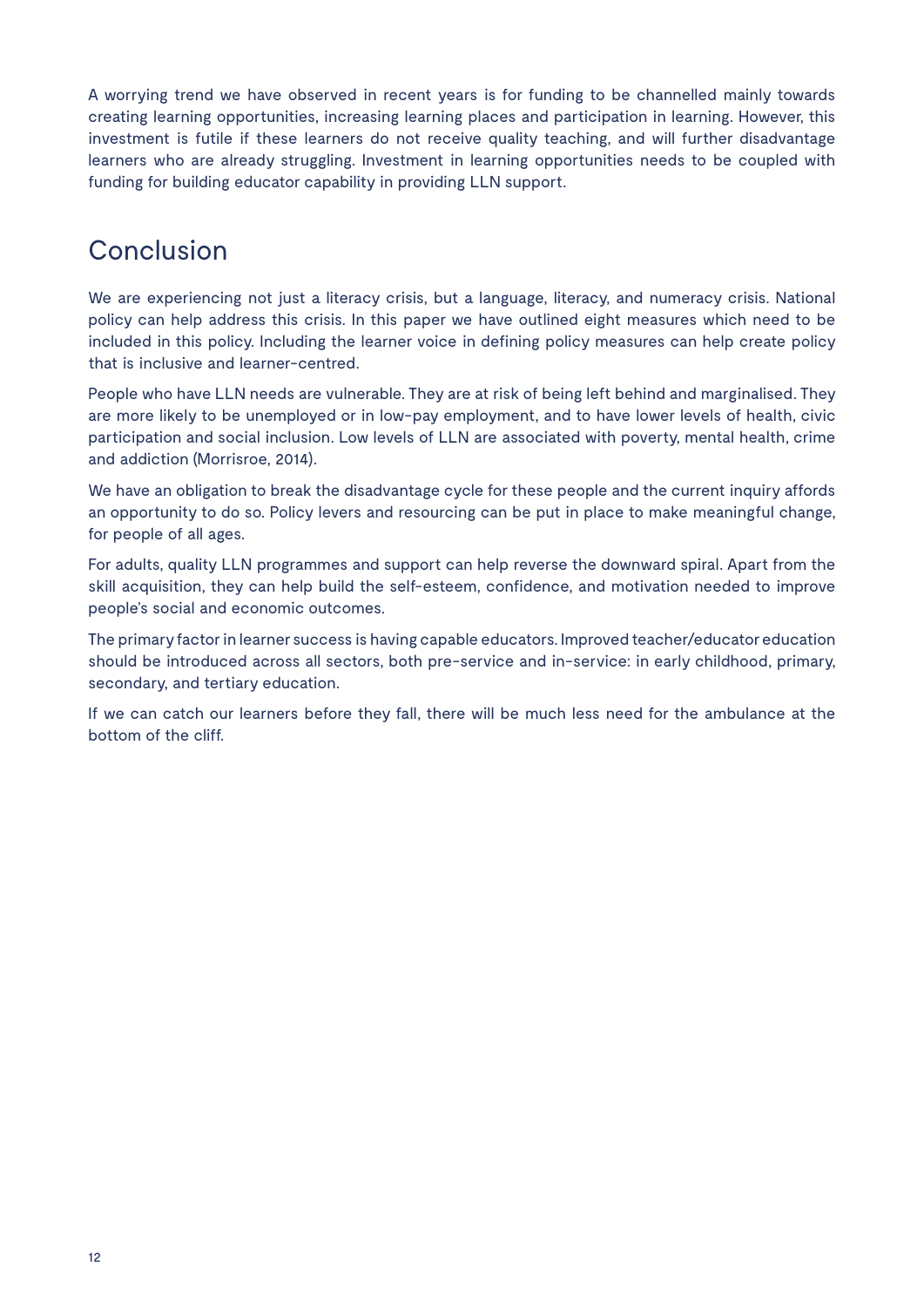### References

- Beder, H., & Medina, P. (2001). Classroom dynamics in adult literacy education. Cambridge, MA: National Centre for the Study of Adult Learning and Literacy.
- Bell, S. (2010). Inclusion for adults with dyslexia: Examining the transition periods of a group of adults in England: 'Clever is when you come to a brick wall and you have to get over it without a ladder.' Journal of Research in Special Educational Needs, 10 (3), 216-226. doi: 10.1111/j.1471-3802.2010.01167.x
- Benseman, J., Sutton, A., & Lander, J. (2005). Pedagogy in practice: An observational study of literacy, numeracy and language teachers. Auckland, New Zealand: Auckland UniServices.
- Benseman, J. (2013). Research-informed teaching of adults: a worthy alternative to old habits and hearsay? Unitec ePress Occasional and Discussion Paper Series. 2013/2:23. Auckland: Unitec Press.
- Birsh, J.R. (Ed.). (2011). Multisensory teaching of basic language skills (3rd ed.). Baltimore, MD: Paul. H. Brookes.
- Bishop, R. (2012). Pretty difficult: Implementing kaupapa Māori theory in English-medium secondary schools. New Zealand Journal of Educational Studies, 47(2), 38-50.
- Burden, R. (2005). Dyslexia and self-concept: Seeing a dyslexic identity. London, England: Whurr.
- Burden, R. (2008). Is dyslexia necessarily associated with negative feelings of self-worth? A review and implications for future research. Dyslexia, 14(3), 188-196. doi: 10.1002/dys.371
- Bynner, J., & Parsons, S. (2006). New light on literacy and numeracy: Results of the literacy and numeracy assessment in the age 34 follow–up of the 1970 British 31 | Page Cohort Study (BCS70). London, United Kingdom: National Research and Development Centre for Adult Literacy and Numeracy.
- Casey, H., Cara, O., Eldred, J., Grief, S., Hodge, R., Ivani, R., Jupp, T., Lopez, D., & McNeil, B. (2006). "You wouldn't expect a maths teacher to teach plastering...": Embedding literacy, language and numeracy in post-16 vocational programmes – the impact on learning and achievement. National Research and Development Centre: London.
- Chapman, J.W. (2001). Learning disabilities in New Zealand: Where kiwis and kids with LD can't fly. Journal of Reading Disabilities, 25(6), 362-370. Retrieved from Ebscohost educational database.
- Chapman. J.W.,Tunmer, W.E., & Prochnow, J. E. (2001). Does success in the Reading Recovery program depend on developing proficiency in phonological processing skills? Scientific Studies of Reading, <sup>5</sup>(2), 141-176. doi:10.1207/S1532799Xssr0502\_2
- Chapman. J.W.,Tunmer, W.E., & Allen, R. (2003). Findings from the International Adult Literacy Survey on the incidence and correlates of learning disabilities in New Zealand: Is something rotten in the state of New Zealand? Dyslexia, 9(2), 75-98. Retrieved from ProQuest Education Journals database.
- Cochrane, B., Erwin, C., López, N., Nisa-Waller, A. & Percy-Cameron, G. (2022). Identifying adult populations with high potential for literacy and numeracy skill acquisition: an intersectional approach. NZ Work Research Institute. Auckland, NZ.
- Coffield, M., Riddick, B., Barmby, P., & O'Neill, J. (2008). Dyslexia friendly primary schools: What can we learn from asking the pupils? In G. Reid, A. Fawcett. F. Manis, & L. Siegel (Eds.), The SAGE handbook of dyslexia (pp. 356-368). London, England: SAGE.
- Chu, C., Samala Abella, I., & Paruini, S. (2013). Educational practices that benefit Pacific learners in tertiary education. Wellington: Ako Aotearoa.
- Chu, C., & Ikiua-Pasi, J, (2021). From good to great: The 10 habits of phenomenal educators for Pacific learners in New Zealand tertiary education. Wellington: Ako Aotearoa.
- Dale, M., & Taylor, B. (2004). How adult learners make sense of their dyslexia. Disability and Society, <sup>16</sup>(7), 997-1008. doi: 10.1080/09687590120097872
- Durgunoğlu, A.Y., & Öney, B. (2002). Phonological awareness in literacy acquisition: It's not only for children. Scientific Studies of Reading, 6(3), 245-266. Retrieved from http://search.ebscohost.com. ezproxy.waikato.ac.nz/login.aspx?direct=true&db=aph&jid=7MY&site=ehost-live
- Dymock, S., & Nicholson, T. (2012). Dyslexia decoded: What it is, what it isn't and what you can do about it. Hamilton, New Zealand: National Centre of Literacy and Numeracy for Adults.
- Fink, R.P. (1998). Literacy development in successful men and women with dyslexia. Annals of Dyslexia, 48(1),311-346. Retrieved from ProQuest Education Journals database.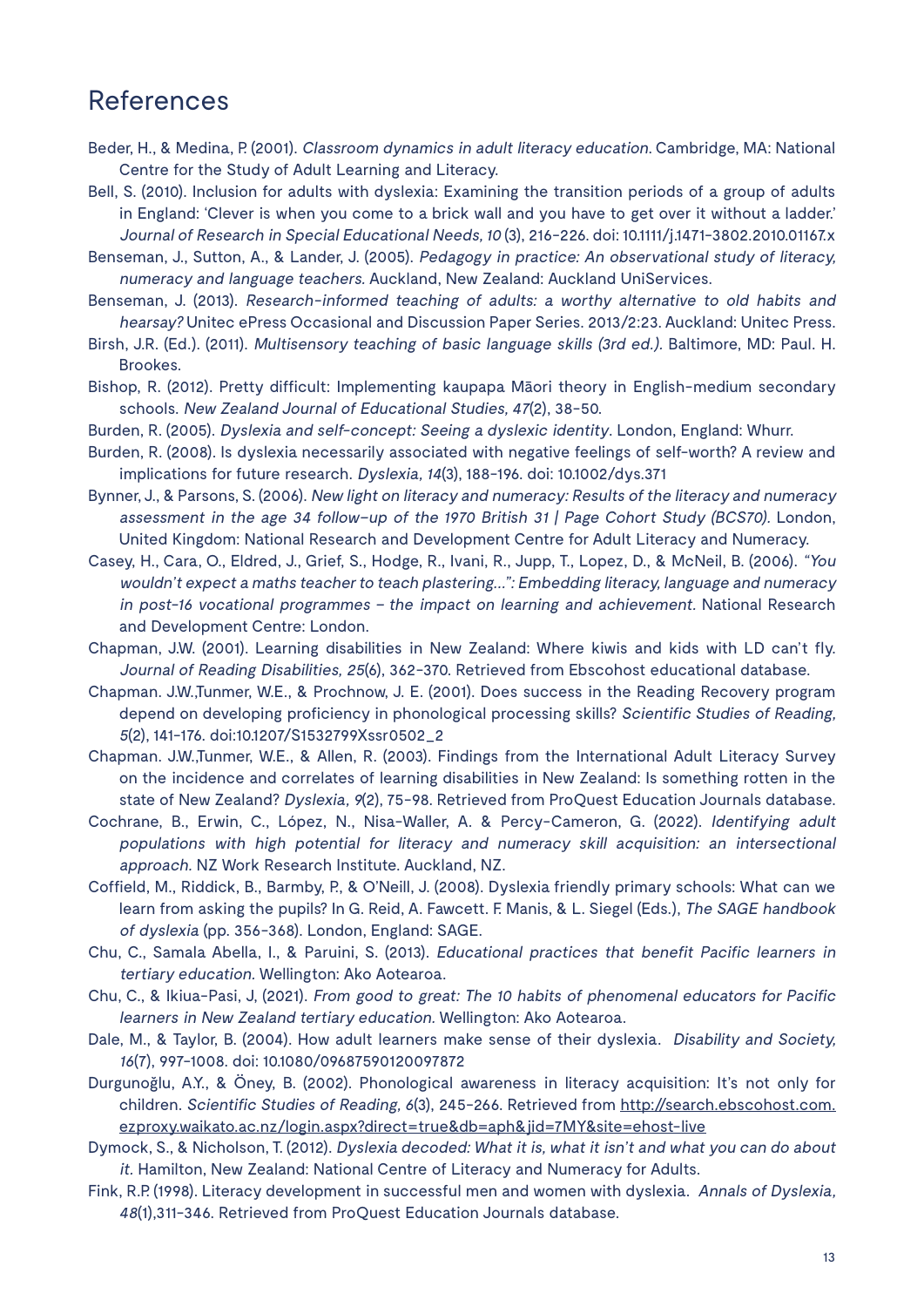Frank, R., & Livingston, K. (2002). The secret life of the dyslexic child. Princeton, NJ: Philip Lief Group.

Fuchs, D. & Fuchs, L.S. (2006). Introduction to Response to Intervention: What, why, and how valid is it? Reading and Writing, 18, 129-155.

- Furness, J., Hedges, M., Piercy-Cameron, G. (2021). Adult literacy and numeracy intervention landscape in Aotearoa New Zealand. NZ Work Research Institute. Auckland, NZ.
- Glazzard, J. (2010). The impact of dyslexia on pupils' self-esteem. British Journal of Learning Support, <sup>25</sup>(2), 63-69. doi 10.1111/j.1467-9604.2010.01442.x
- Grotlüschen, A. et al. (2016). Adults with Low Proficiency in Literacy or Numeracy", OECD Education Working Papers, No. 131. OECD Publishing, Paris. http://dx.doi.org/10.1787/5jm0v44bnmnx-en
- Gunnel Ingesson, S. (2007). Growing up with dyslexia: Interviews with teenagers and young adults. School Psychology International, 28(5), 574-591. doi: 10.1177/0143034307085659
- Hood, N. & Hughson, T. (2022a). Now I don't know my ABC: the perilous state of literacy in Aotearoa New Zealand. The Education Hub. Retrieved from https://theeducationhub.org.nz/now-i-dont-knowmy-abc/
- Hood, N. & Hughson, T. (2022b). What's happening with literacy in Aotearoa New Zealand? The Education Hub. Retrieved from https://theeducationhub.org.nz/wp-content/uploads/2022/03/Ed-Hub\_ Long-literacy-report\_v2.pdf
- Humphrey, N., & Mullins, P.M. (2002). Self-concept and self-esteem in developmental dyslexia. Journal of Research in Special Educational Needs, 2(2), doi: 10.1111/j.1471-3802.2002.00163.x
- Kelly, K., & Phillips, S. (2011). Teaching literacy to learners with dyslexia: A multisensory approach. London, England: SAGE.
- Kerehoma, C., Alkema, A., Murray, N, & Ripley, I. (2019). Hīnātore: Empowering Māori and Pacific people through workplace learning. Wellington: Ako Aotearoa.
- Kerr, H. (2001). Learned helplessness and dyslexia: a carts and horses issue? Journal of Research in Reading, 35(2), 82-85. doi: 10.1111/1467-9345.00166
- Leach, L., Zepke, N., & Haworth, P. (2010). 'One size does not fit all': How five tertiary education organisations embed literacy, language and numeracy. Wellington, New Zealand: Ministry of Education.
- Luafutu-Simpson, P., Noa, A., Uta'I, S., & Petelo, L. (2018). Pasifika success indicators (PSI) tool: Learning designs and teaching strategies, supporting staff, Pacific learner success, supporting learners. Wellington: Ako Aotearoa.
- McHardy, J., & Chapman, E. (2016). How less skilled adult readers can be taught to read. Literacy and Numeracy Studies 2016, 24(2), pp. 24-42.
- McNulty, M.A. (2003). Dyslexia and the life course. Journal of Learning Disabilities, 36(4), 363-381. doi: 10.1177/00222194030360040701
- Mellard, D., Becker Patterson, M., & Prewett, S. (2007). Reading Practices among adult education participants. Reading Research Quarterly, 42(2), 188-213. Retrieved from ProQuest Education Journals database.
- Ministry of Business, Innovation and Employment. (2016). Skills and Education: Survey of Adult Skills. Wellington, New Zealand: Author.
- Ministry of Education. (2008). About dyslexia. Wellington, New Zealand: Author.
- Ministry of Education. (2017a). Youth skills: Survey of adult skills (PIAAC). Wellington, New Zealand: Ministry of Education.
- Ministry of Education. (2017b). Māori adults' literacy, numeracy and problem solving skills: Survey of adult skills (PIAAC). Wellington, New Zealand: Ministry of Education.
- Ministry of Education. (2020). He Whakaaro: How COVID-19 is affecting school attendance. Education Counts. Author. https://www.educationcounts.govt.nz/\_\_data/assets/pdf\_file/0013/204610/How-COVID-19-is-affecting-school-attendance.pdf
- Ministry of Education. (2021). Education Indicator. https://www.educationcounts.govt.nz/publications/ series/PISA/pisa-2018/mathematics-literacy-achievement-senior-secondary-schooling
- Morrisroe, J. (2014). Literacy Changes Lives: A new perspective on health, employment and crime. London: National Literacy Trust. Retrieved from https://cdn.literacytrust.org.uk/media/documents/2014\_09\_01\_ free\_research\_-\_literacy\_changes\_lives\_2014.pdf\_RJZEXmT.pdf.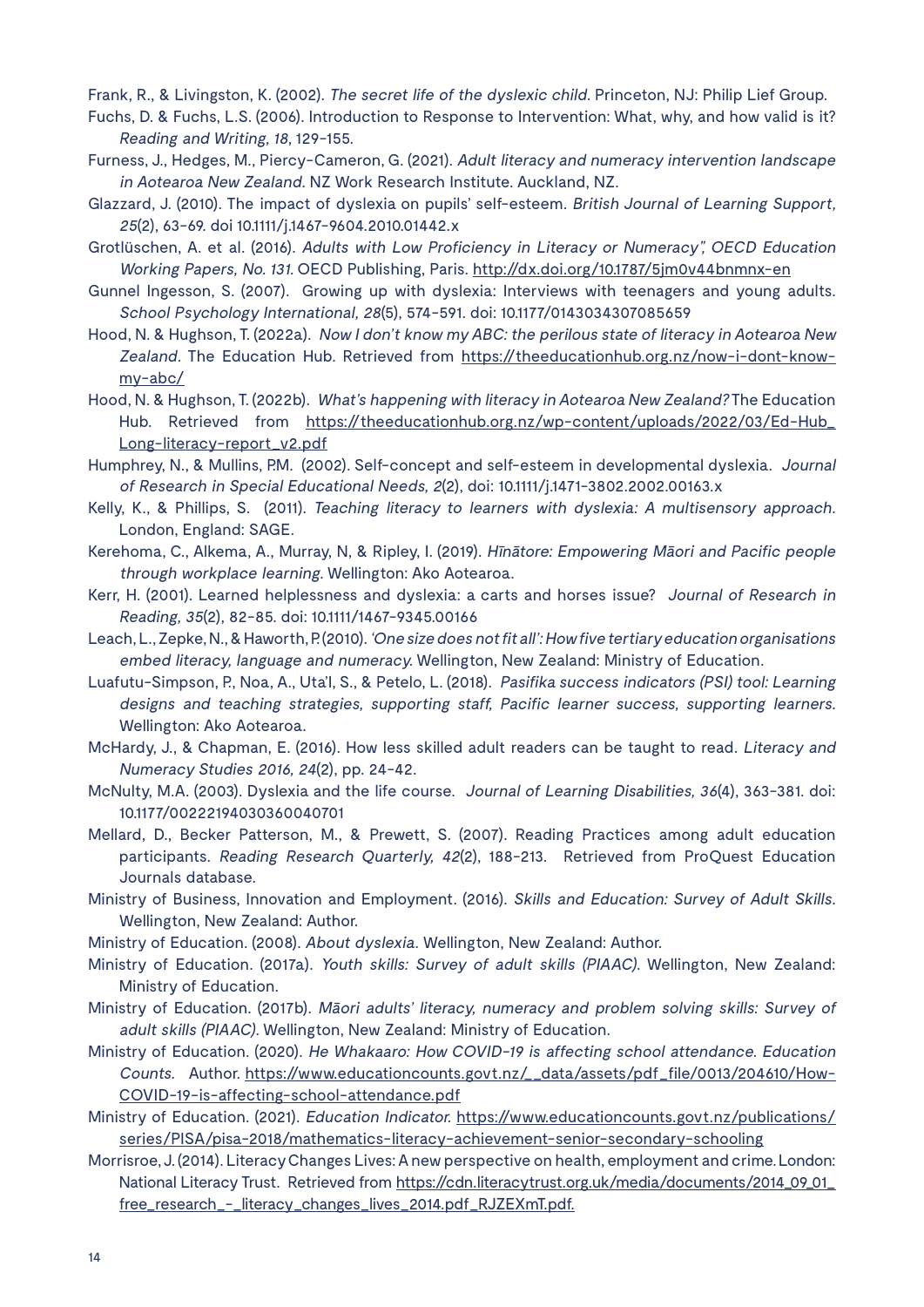Moats, L.C. (2010). Speech to print: Language essentials for teachers. Baltimore, MD: Paul H. Brookes.

- National Institute of Child Health and Human Development. (2000). Report of the National Reading Panel. Teaching children to read: An evidence-based assessment of the scientific research literature on reading and its implications for reading instruction. Washington, DC: US Government Printing Office.
- Nicholson, T. (1997). Closing the gap on reading failure: Social background, phonemic awareness, and learning to read. In B.A. Blachman (Ed.), Foundations of reading acquisition and dyslexia: Implications for early intervention (pp. 381-407). Mahwah, NJ: Lawrence Erlbaum.
- Nicholson, T. (2005). At the cutting edge: The importance of phonemic awareness in learning to read and spell. Wellington, New Zealand: NZCER Press.
- Nicholson, T. (2007). "How many sounds in ox?" A survey of linguistic knowledge that teachers might need to teach reading and spelling effectively. Set. Research Information for teachers, 2, 29-34. Retrieved from http://grs.massey.ac.nz/massey/fms/Colleges/College%20of%20Education/Documents/Albany/ Tom%20Nicholson/Publications%202007/How%20many%20sounds%20in%20ox.pdf

NZMaths. (2020). Implications of TIMSS. https://nzmaths.co.nz/implications-timss

- Oakland, T., Black, J.L., Stanford, G., Nussbaum, N.L., & Balise, R.R. (1998). An evaluation of the Dyslexia Training Program: A multisensory method for promoting reading in students with reading disabilities. Journal of Learning Disabilities, 31(2), 140-147. doi: 10.1177/002221949803100204
- OECD. (2019). Getting skills right: engaging low-skilled adults in learning. http://www.oecd.org/ employment/emp/engaging-low-skilled-adults-2019.pdf
- OECD. (2020). The Shadows of the Coronavirus Educational Crisis. https://oecdedutoday.com/shadowscoronavirus-education-crisis/
- OECD. (2021a). OECD Skills Outlook 2021: Learning for Life. OECD Publishing, Paris, https://doi. org/10.1787/0ae365b4-en
- OECD. (2021b). Using Digital Technologies for Early Education during COVID-19: OECD Report for the G20 2020 Education Working Group. OECD Publishing, Paris, https://doi.org/10.1787/fe8d68ad-en
- Pressley, M. (2014). Reading instruction that works: The case for balanced teaching. New York: Guilford Press.
- Potter, H., Taupo, K., Hutchings, J., & McDowall, S. (2011). He whānau mātau, he whānau ora: Māori adult literacy and whānau transformation. Wellington: New Zealand Council for Educational Research.
- Price, L.A., & Gerber, P.J. (2008). Adults with learning disabilities and self-disclosure in higher education and beyond. In G. Reid, A. Fawcett. F. Manis, & L. Siegel (Eds.), The SAGE handbook of dyslexia (pp. 457-473). London, England: SAGE.
- Purcell-Gates, V., Degener, S.C., Jacobson, E., & Soler, M. (2002). Impact of authentic adult instruction on adult literacy practices. Reading Research Quarterly, 37(1), 70-92. Retrieved from ProQuest Education Journals database.
- Rayner, K., Foorman, B., Perfetti, C.A., Pesetsky,D., & Seidenberg, M.S. (2001). How psychological science informs the teaching of reading. Psychological Science in the Public Interest, 2(2), 31-74. doi: 10.1111/1529-1006.00004
- Reder, A. (2022). Reading Engagement and Wellbeing in Aotearoa New Zealand. NZWork Research Institute. Auckland, NZ.
- Rice, M., & Brooks, G. (2004). Developmental dyslexia in adults: A research review. London, England: National Research and Development Centre.
- Sciascia, A. (2017). Māori learner success in tertiary education: Highlights from Ako Aotearoa supported research projects. Wellington: Ako Aotearoa.
- Shaywitz, S. (2003). Overcoming dyslexia. New York, NY: Vintage Books.
- Sheehan-Holt, J.K., & Cecil Smith, M. (2000). Does basic skills education affect adults' literacy proficiencies and reading practices? Reading Research Quarterly, 35(2), 226-243. Retrieved from ProQuest Education Journals database.
- Snow, C.E. & Juel, C. (2005). Teaching children to read: What do we know about how to do it? In M.J. Snowling and C. Hulme (Eds.), The science of reading: A handbook (pp. 501-520). Oxford, England: Blackwell.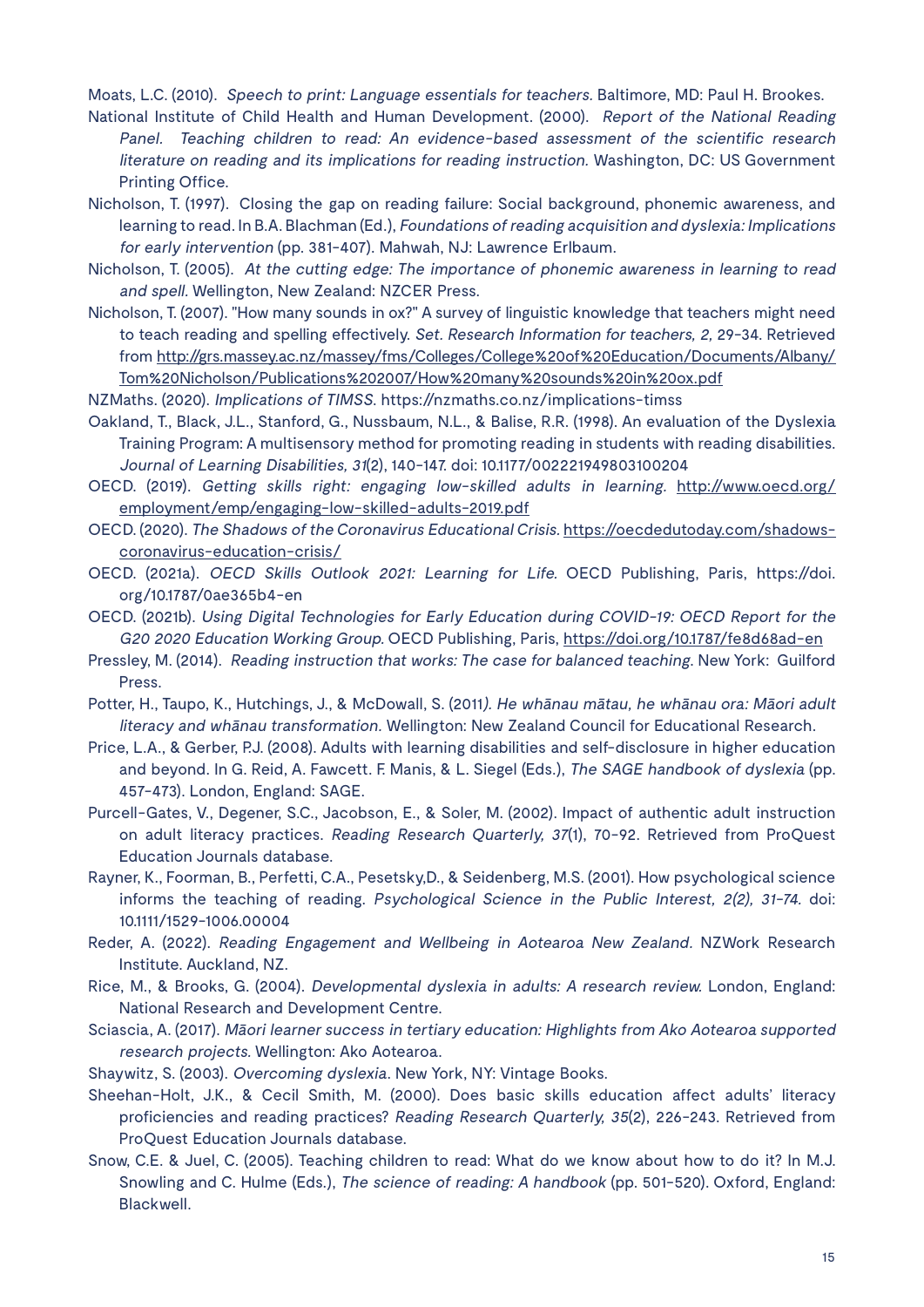- Spear-Swerling, L., & Sternberg, R.J. (1998). Off-track. When poor readers become 'learning disabled'. Boulder, CO: Westview Press.
- Stanovich, K. E. (1986). Matthew effects in reading: Some consequences of individual differences in the acquisition of literacy. Reading Research Quarterly, 21(4), 340-406. Retrieved from EBSCO database.
- Tanner, K. (2009a). Adult dyslexia and the 'conundrum of failure'. Disability and Society, 24(6), 785-797. doi: 10.1080/09687590903160274
- Tanner, K. (2009b). "I'm crying too…help, what do I do?"- Unexpected encounters experienced by a first time researcher. Current Narratives, 1(7), 69-79. Retrieved from http://ro.uow.edu.au/ currentnarratives/vol1/iss1/7/
- Tanner, K. (2010). The lived experience of adults with dyslexia: An exploration of the perceptions of their educational experience (Doctoral thesis, Murdoch University, Perth, Australia). Retrieved from http://researchrepository.murdoch.edu.au/4128/
- Tertiary Education Commission (TEC). (2010). Getting results in literacy and numeracy. Wellington, New Zealand: Tertiary Education Commission. Retrieved from http://www.tec.govt.nz
- Tertiary Education Commission (TEC). (2012). Adult literacy and numeracy implementation strategy. Retrieved from http://www.tec.govt.nz/
- Tertiary Education Commission. (2015). The Literacy and Numeracy Implementation Strategy 2015–2019. https://www.tec.govt.nz/assets/Publications-and-others/c74aff1b80/Literacy-and-Numeracy-Implementation-Strategy-2015-2019.pdf
- Tertiary Education Commission. (2017). Guidelines for using the Literacy and Numeracy for Adults Assessment Tool. https://www.tec.govt.nz/assets/Forms-templates-and-guides/0869ebeb24/ Guidelines-for-using-the-Literacy-and-Numeracy-for-Adults-Assessment-Tool.pdf
- Tunmer, W.E., Chapman, J.W., & Prochnow, J.E. (2004). Why the reading achievement gap in New Zealand won't go away: Evidence from the PIRLS 2001 International Study of Reading Achievement. New Zealand Journal of Education Studies, 39(1), 117-145. Retrieved from ProQuest Education Journals database.
- Tunmer, W.E., & Chapman, J.W. (2007). Language-related differences between discrepancy-defined and non-discrepancy-defined poor readers: A Longitudinal study of dyslexia in New Zealand. Dyslexia, <sup>13</sup>(1), 42-66. doi: 10.1002/dys.327
- Tunmer, W.E., Nicholson, T., Greaney, K.T., Prochnow, J.E., Chapman, J.W., & Arrow, A.W. (2008). PIRLS before swine: A critique of New Zealand's National Literacy Strategy. New Zealand Journal of Education Studies, 43(2), 105-119. Retrieved from ProQuest Education Journals database.
- Tunmer, W.E., & Greaney, K. (2008). Reading intervention research: An integrative framework. In G. Reid, A. Fawcett. F. Manis, & L. Siegel (Eds.), The SAGE handbook of dyslexia (pp. 241-267). London, England: SAGE.
- Tunmer, W.E., & Greaney, K. (2010). Defining dyslexia. Journal of Learning Disabilities, 43(3), 229-243. doi: 10.1177/0022219409345009
- Vorhaus, J., Litster, J., Frearson, M., & Johnson, S. (2011). Review of research and evaluation on improving adult literacy and numeracy skills. London: Department of Business, Innovation and Skills.
- UNICEF (2020). Worlds of Influence: Understanding what shapes child well-being in rich countries, Innocenti Report Card 16. UNICEF Office of Research – Innocenti, Florence, 2020. Retrieved from https://www.unicef.org.nz/stories/new-report-card-shows-that-new-zealand-is-failing-itschildren
- van Lamoen, A. (2013). Adult dyslexia in New Zealand: The Professional Development Needs of Adult Literacy Educators (Thesis, University of Waikato, Hamilton: New Zealand). Retrieved from https:// researchcommons.waikato.ac.nz/handle/10289/7944
- Vellutino, F. R., & Fletcher, J. M. (2005). Developmental dyslexia. In M. J. Snowling & C. Hulme (Eds.), The science of reading: A handbook (pp. 362-378). Malden, MA: Blackwell.
- Whitten, D. (2018). Enhancing and measuring adult literacy and numeracy progress: Exploring practices, outcomes measures, and quality indicators. Wellington: Ako Aotearoa.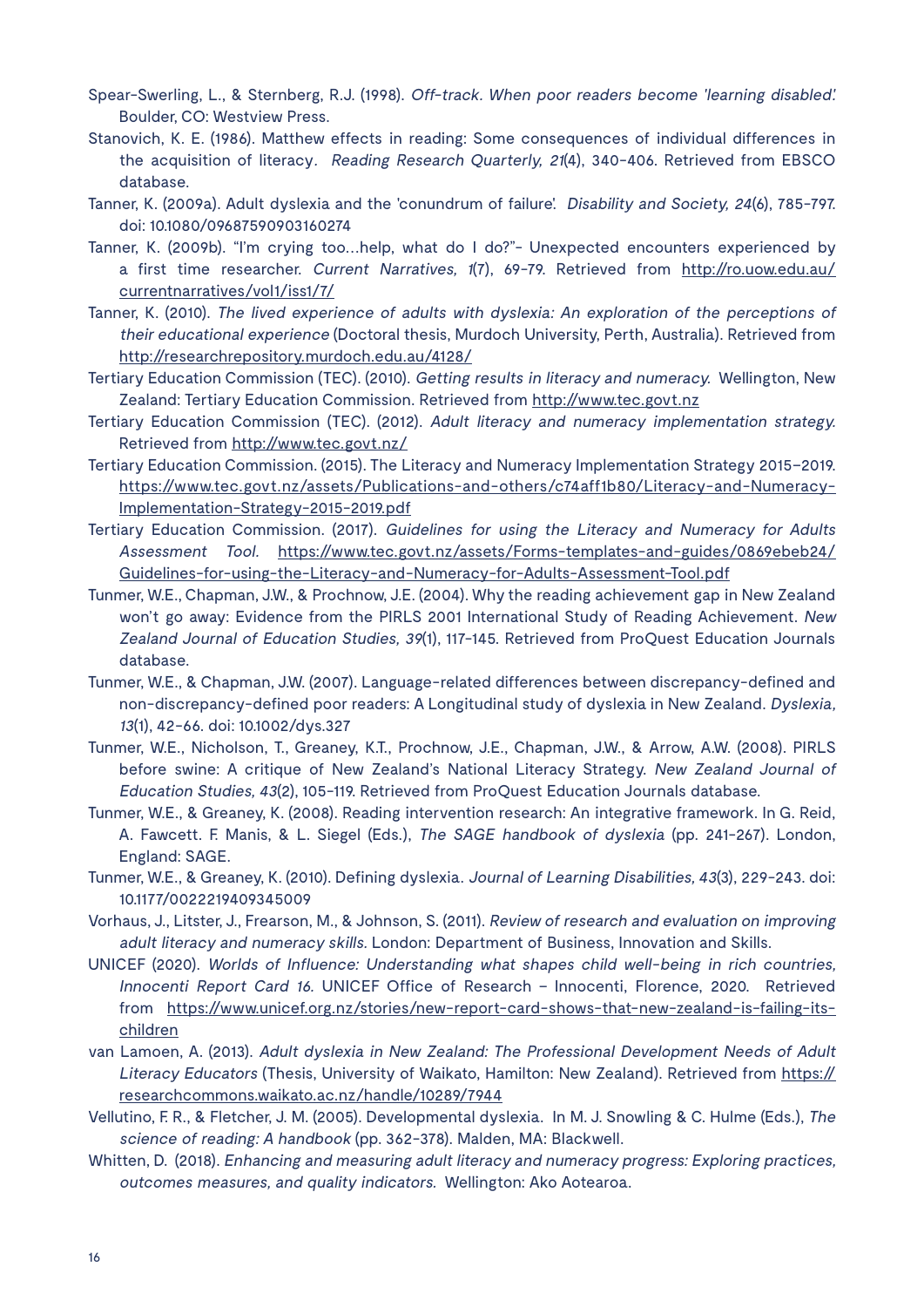- Windisch, H. (2015). Adults with low literacy and numeracy skills: A literature review on policy intervention. OECD Education Working Papers. No. 123. Paris: OECD Publishing. https://doi. org/10.1787/5jrxnjdd3r5k-en
- Wolf, M. (2007). Proust and the squid: The story and science of the reading brain. New York, NY: HarperCollins.